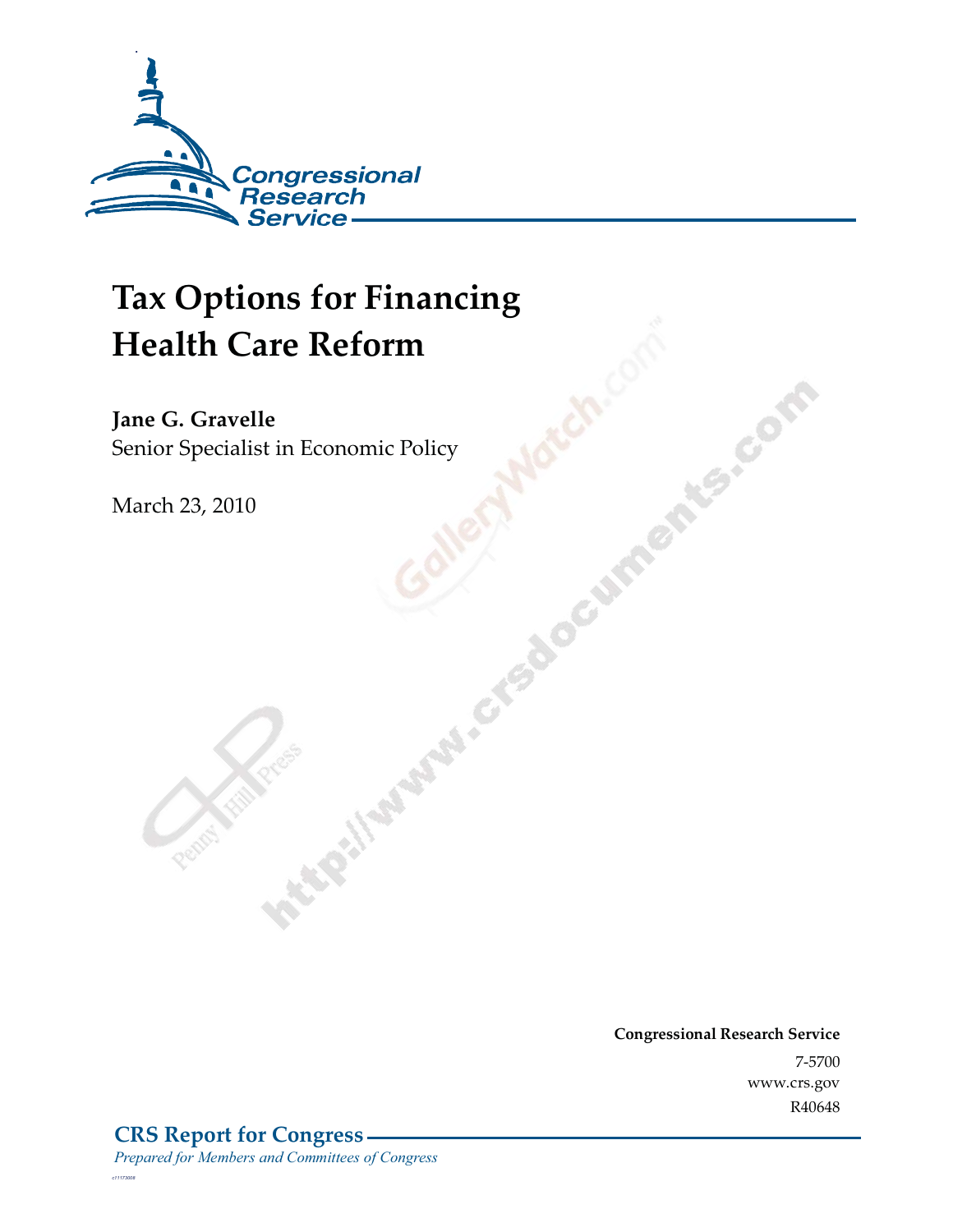## **Summary**

.

Several tax options have been proposed to provide financing for health care reform. President Obama has proposed restricting itemized deductions for high-income taxpayers, along with some narrower provisions. H.R. 3962 passed in the House on November 14, 2009; its largest source of increased revenues is from additional income taxes for higher-income taxpayers. On December 24, 2009, the Senate adopted H.R. 3590, whose revenue provisions are similar to those in the bill reported by the Senate Finance Committee (S. 1796). Taxing insurance companies on high-cost employer plans is the largest single source of revenue in that plan. Both plans include healthrelated provisions, including fees or excise taxes, along with some other provisions.

On February 22, 2010, the Obama Administration released a new compromise proposal, which generally uses H.R. 3590 as a starting point, but offers several changes to the revenue provisions of this bill. The President's proposal would delay the effective date for the tax on high-cost employer plans proposed in H.R. 3590 from 2013 to 2018 and raise the exemption threshold for this tax to \$27,500 for families and \$10,200 for individuals. In addition, the new plan offered by the Administration would broaden H.R. 3590's proposed increase of the Medicare Hospital Insurance (HI) tax for high-income households by adding a tax on unearned income at a 3.8% rate. On March 22, 2010, the House passed the Senate bill, along with the revenue revisions (H.R. 4872). The President is expected to sign H.R. 3590 on March 23; the Senate will consider the revisions (H.R. 4872) under reconciliation.

Several proposals for revenue, considered during the health care financing debate of 2009, have not been included in legislation reported out by congressional committees. These proposals include eliminating tax benefits from the exclusion of employer-provided health insurance, which has a significant revenue potential, and limiting tax savings to 28% of itemized deductions for the top two brackets, which was the centerpiece of the President's health reform tax proposals.

These provisions differ in their potential revenue gain, and behavioral and distributional effects. Some proposals are progressive (imposing higher relative burdens on higher income groups), some impose larger relative burdens on lower-income families, and some tend to fall on middleclass groups. The distributional analysis, however, relates only to finance: the total health care program may redistribute in favor of lower-income families even if the revenue sources do not.

The House bill (H.R. 3962) includes a high-income surtax of 5.4% on income above \$1,000,000 (income levels are 50% as large for singles). The proposal would initially raise more than \$30 billion per year. One concern that has been raised about this surtax is the effect on small business, entrepreneurship, and job creation; however, much of this income is passive income or income of professions (e.g., stockbrokers, doctors). The proposal also includes some narrower, largely corporate provisions and restrictions on health-related tax expenditures. The Senate bill (H.R. 3590) would impose an excise tax on insurance companies for high-cost employer plans. Most of the remaining revenue is raised from restricting health-related tax expenditures; increasing the Medicare payroll tax for high-income earners; and imposing fees on medical devices, branded drugs, and health insurance providers.

Witnesses in a round-table discussion held by the Senate Finance Committee in 2009 also discussed a number of other options, including other base-broadening provisions as well as rate increases for the individual income tax, increases in payroll taxes, and new revenue sources such as a value added tax (VAT) and a cap and trade auction system for carbon emission permits.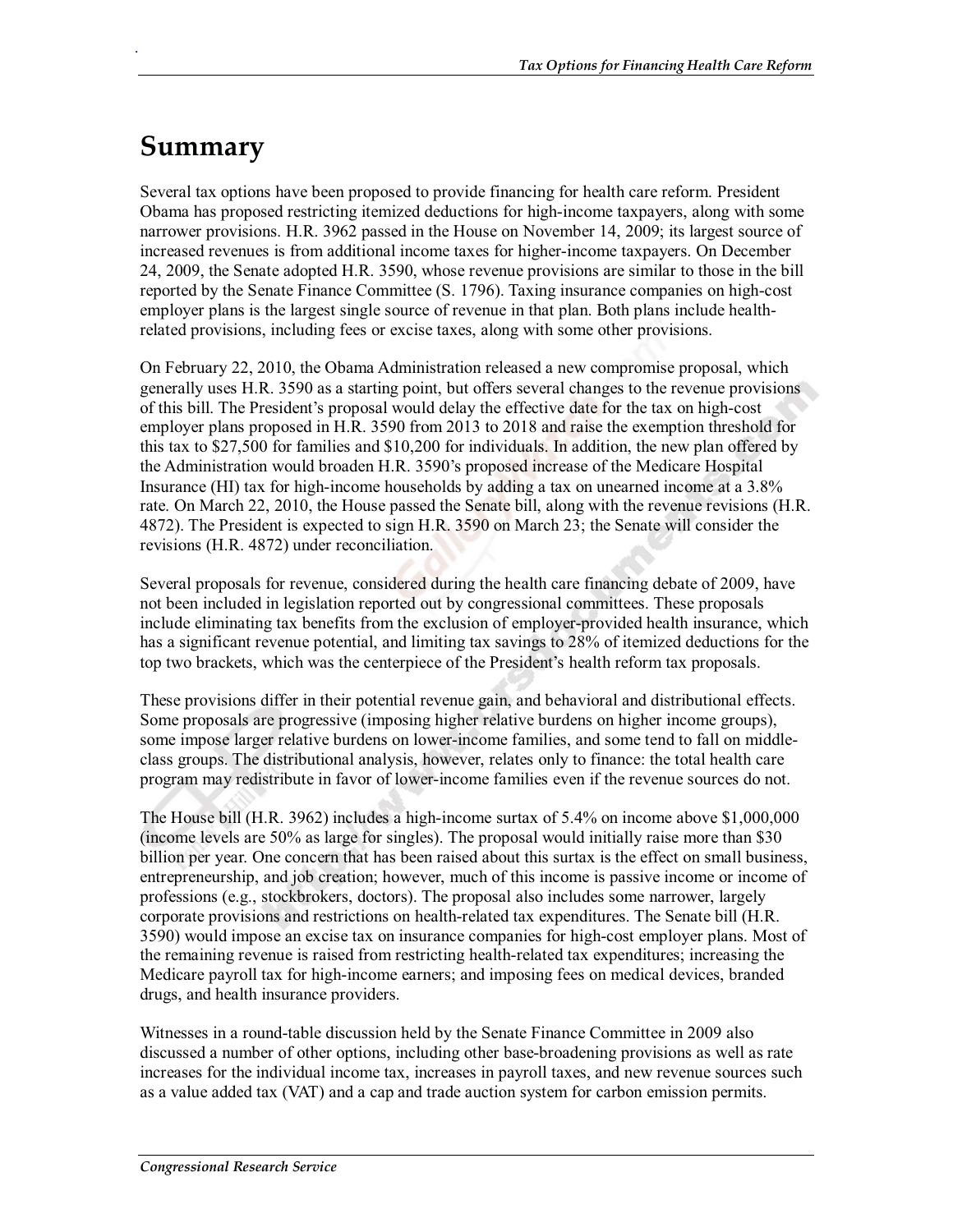## **Contents**

.

| Fees On Medical Devices, Branded Drugs, and Health Insurance Providers; Excise |  |
|--------------------------------------------------------------------------------|--|
| Tax on Tanning Facilities; Fee on Insured and Self-Insured Plans  10           |  |
|                                                                                |  |
|                                                                                |  |
|                                                                                |  |
|                                                                                |  |
|                                                                                |  |
| The President's February 2010 Compromise Proposal and H.R. 4872, the Revenue   |  |
|                                                                                |  |
|                                                                                |  |
| Eliminating or Capping the Exclusion for Employer Health Insurance 15          |  |
|                                                                                |  |
|                                                                                |  |
|                                                                                |  |
|                                                                                |  |
|                                                                                |  |
|                                                                                |  |
|                                                                                |  |
|                                                                                |  |
|                                                                                |  |
|                                                                                |  |
|                                                                                |  |

## **Tables**

| Table 1. Distributional Effects of Repealing the Employer Exclusion for Health                                                                                   |  |
|------------------------------------------------------------------------------------------------------------------------------------------------------------------|--|
|                                                                                                                                                                  |  |
| Table A-1. Tax Provisions and Estimated Revenue Effects for FY2010-FY2019: H.R.<br>3962 (House Bill), H.R. 3590 (Senate Bill), and Combined Effects of H.R. 4872 |  |
|                                                                                                                                                                  |  |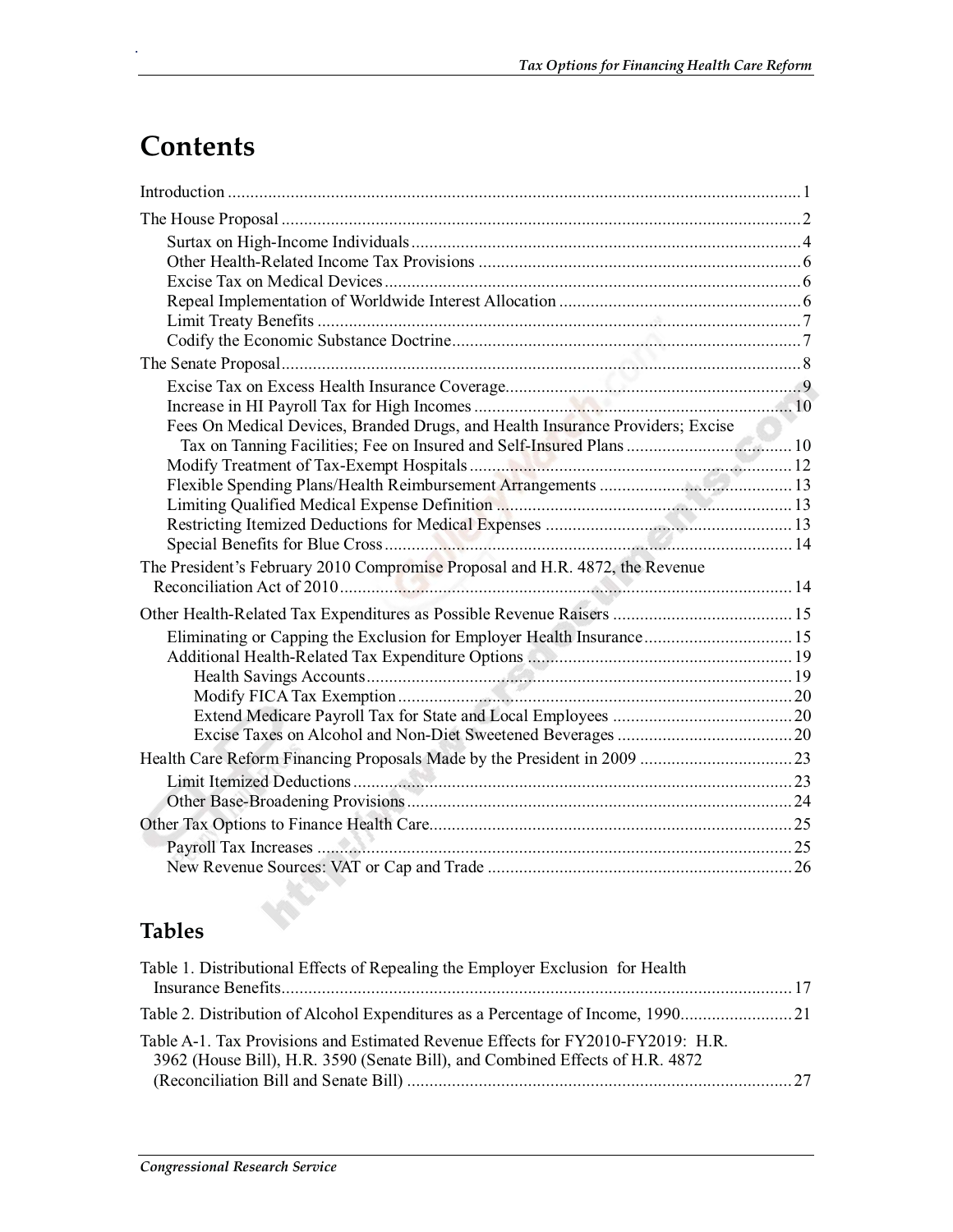## **Appendixes**

.

|--|--|

### **Contacts**

| Contacts                      |    |
|-------------------------------|----|
| Author Contact Information    | 29 |
|                               |    |
|                               |    |
|                               |    |
|                               |    |
|                               |    |
|                               |    |
|                               |    |
|                               |    |
| KR' II SURFACE ACCUMPANTS COM |    |
|                               |    |
|                               |    |
|                               |    |
|                               |    |
| Rent                          |    |
|                               |    |
|                               |    |
|                               |    |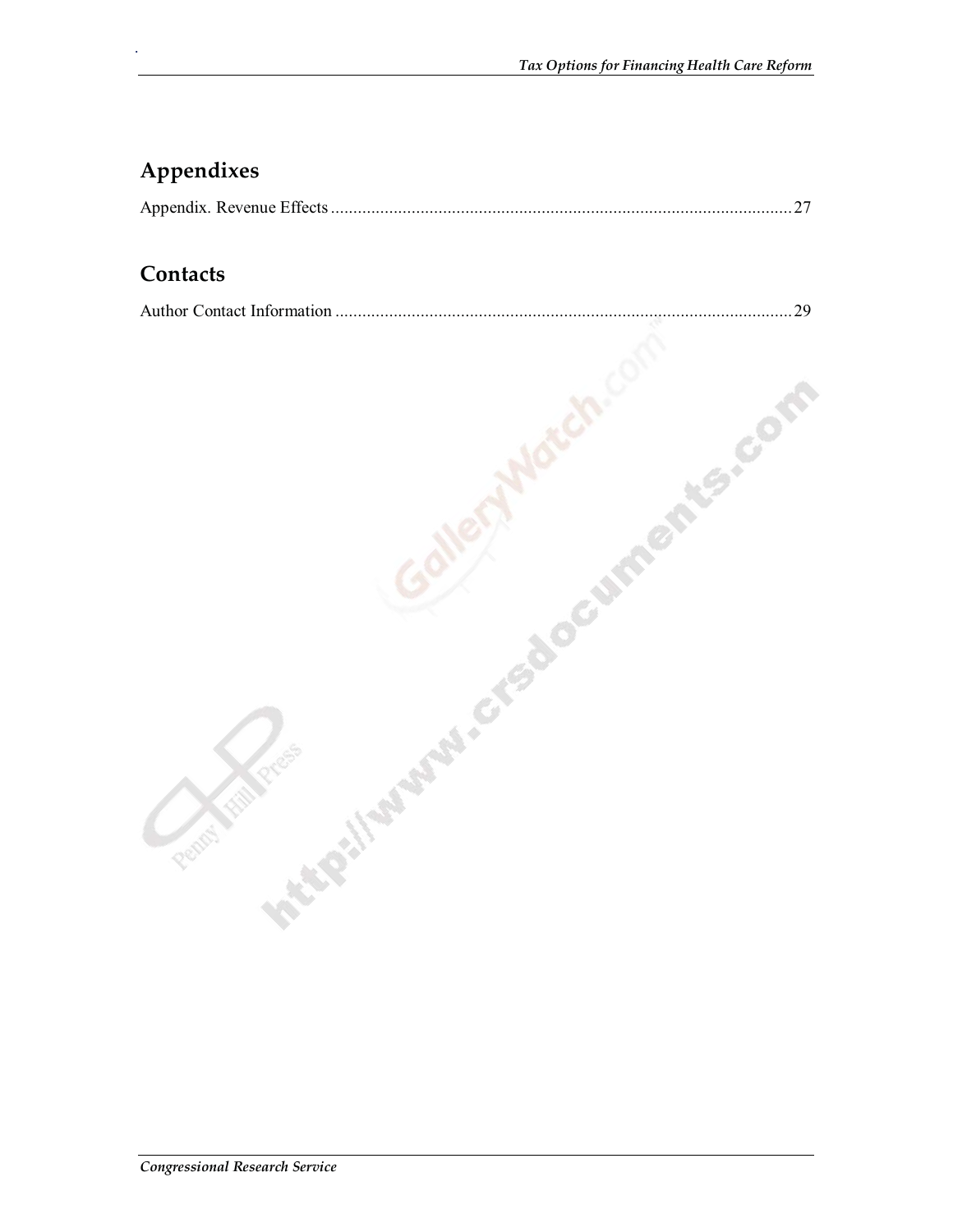## **Introduction**

.

Several tax options have been proposed to provide financing for health care reform. President Obama has proposed restricting itemized deductions for high-income taxpayers, along with some narrower provisions for other reforms or to reduce the tax gap.<sup>1</sup> On May 20, 2009, the Senate Finance Committee provided a list of options for health-related tax provisions. They include modifying the tax exclusion for employer-provided health care (by capping it, limiting it by income, or replacing it with a deduction or credit), revising other tax provisions relating to health care, increasing taxes on alcoholic beverages, and imposing an excise tax on non-diet sweetened beverages.<sup>2</sup> Individuals testifying at a May 12, 2009, round-table discussion have also proposed a number of other options.<sup>3</sup> The House Ways and Means Committee has proposed financing the reform largely through a surtax on high-income individuals, which was passed by the House on November 14, 2009 (H.R. 3962), and reflected legislation that the three House committees with jurisdiction have reported out (H.R. 3200). The Senate Finance Committee reported S. 1796 relying in part on an excise tax on insurers for high-cost plans; the bill passed by the Senate on December 24, 2009, H.R. 3590, largely reflects the revenue-raising provisions in that plan.

President Obama has proposed a new compromise proposal, which generally uses H.R. 3590 as a starting point, but offers several changes to the revenue provisions of this bill. The President's proposal would delay the effective date for the tax on high-cost employer plans proposed in H.R. 3590 from 2013 to 2018 and raise the exemption threshold for this tax to \$27,500 for families and \$10,200 for individuals. In addition, the new plan offered by the Administration would broaden H.R. 3590's proposed increase of the Medicare Hospital Insurance (HI) tax for high-income households by adding a tax on unearned income at a 3.8% rate. The House is now considering the Senate bill along with the revenue revisions. This modification is contained in H.R. 4872, the Reconciliation Act of 2010.

On March 22, 2010, the House passed the Senate proposal, H.R. 3590, and H.R. 4872. The President is expected to sign the former on March 23, and H.R. 4782 will be considered in the Senate.

Detailed revenue estimates of the three versions (the House bill, the Senate bill, and the Senate bill with the reconciliation modifications) are in the **Appendix**.

The tax proposals differ in their effects on behavior and where the burden falls in the income distribution. Although most taxes rise with income in absolute amounts, the burden relative to income may fall more heavily on higher-income taxpayers (a progressive change), about equally on all taxpayers (a proportional change), or more heavily on lower-income taxpayers (a regressive change). For instance, the limit on itemized deductions increases taxes for high-income taxpayers (roughly the top 2%) and is a highly progressive change; similarly, the tax on high adjusted gross

<sup>&</sup>lt;sup>1</sup> These provisions are described and their revenue gains reported in the U.S. Department of Treasury's "Greenbook," *General Explanation of the Treasury's Fiscal 2010 Revenue Proposals*, May, 2009, http://www.treas.gov/offices/taxpolicy/library/grnbk09.pdf. The discussion of the provisions begins on p. 87 and the revenue table is on p. 130.

<sup>2</sup> *Financing Comprehensive Health Care Reform: Proposed Health System Savings and Revenue Options*, Senate Finance Committee, May 20, 2009, available at http://finance.senate.gov/sitepages/leg/LEG%202009/ 051809%20Health%20Care%20Description%20of%20Policy%20Options.pdf.

<sup>&</sup>lt;sup>3</sup> Senate Finance Committee, Roundtable Discussion on "Financing Comprehensive Health Care Reform," May 12, 2009. Witness statements posted at http://finance.senate.gov/sitepages/hearing051209.html.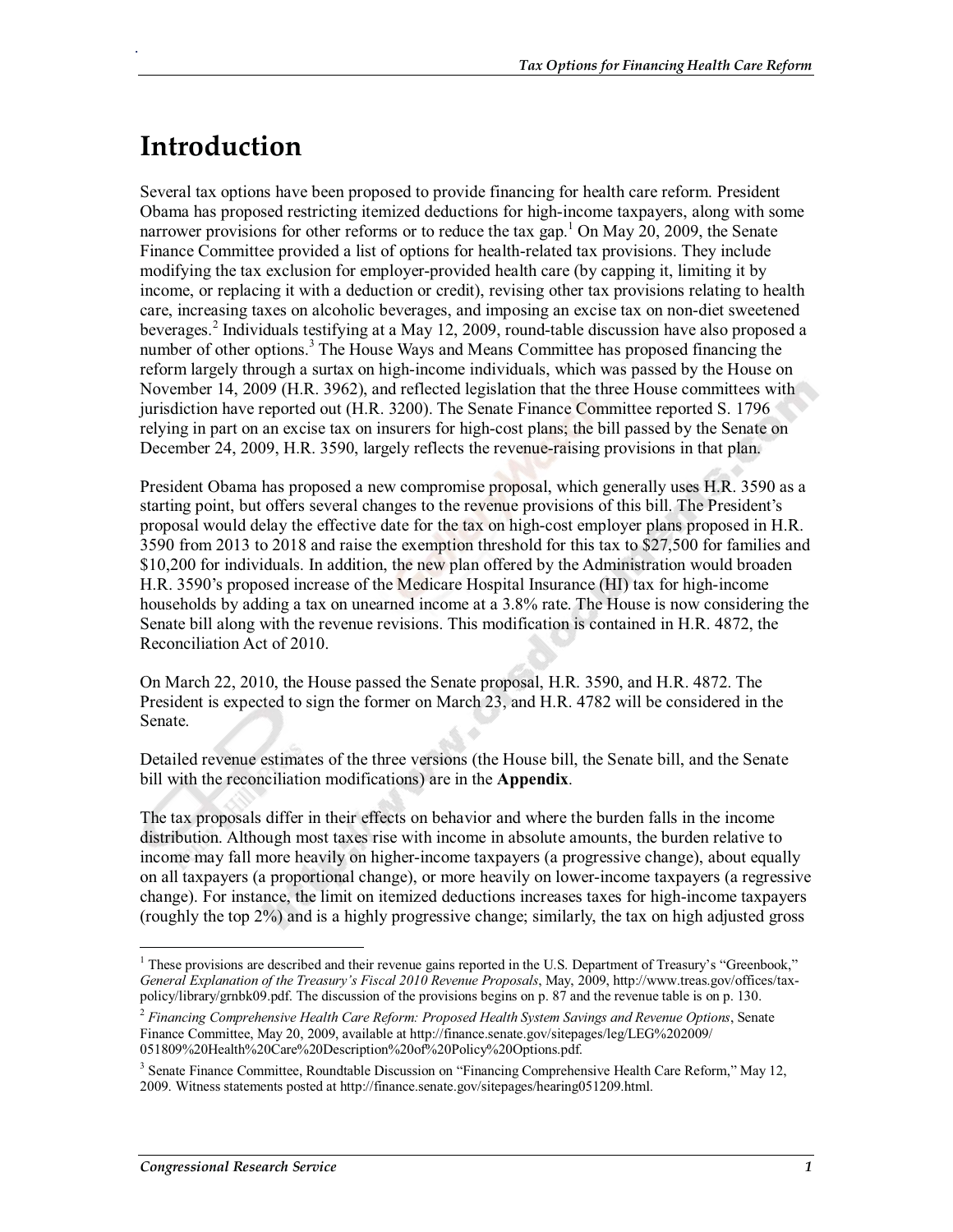incomes largely affects the top 1%. The burden of limiting health-related income and payroll-tax exclusions tends to increase taxes as a percent of income proportionally more in the middle income brackets, with smaller effects at both the low and high ends of the income distribution. Excise taxes tend to be regressive and fall more heavily on lower-income classes.

Note that the distributional analysis in this report refers only to the financing mechanism and not to the distributional effects of the entire health care reform proposals, as the health care benefits are likely to favor lower-income families. Thus even with a regressive revenue source, the overall proposal might redistribute in favor of lower-income individuals.

This report reviews the revenue raisers proposed in the House and Senate bills currently being debated and the recent proposals by President Obama. Other financing proposals are presented including earlier proposals made by the Obama Administration and those introduced in earlier congressional work. The final sections discuss other proposals suggested by the round-table discussion participants.

## **The House Proposal**

.

On July 14, 2009, the House Ways and Means Committee announced several revenue- and taxrelated provisions to fund health care reform, with the centerpiece being a tax on high-income individuals.<sup>4</sup> By October 2009, the three committees with jurisdiction over the bill had reported out legislation, the America's Affordable Health Choices Act of 2009 (H.R. 3200). More recently, most of the provisions of H.R. 3200 were included in the Affordable Health Care for America Act, H.R. 3962, which included some modifications to proposals in H.R. 3200 along with new proposals.<sup>5</sup> H.R. 3962 was passed on November 14, 2009. This section of the report first summarizes the initial provisions and then explains the modifications. The main modifications involve a revision to the surtax on high-income taxpayers and adding some additional revenue raisers.

In the initial proposal to fund health care reform in H.R. 3200, which resulted in \$583.1 billion for FY2010-FY2014 as estimated by the Joint Committee on Taxation, \$543.9 billion would be generated by a surtax on individual taxpayers. This surtax was to be imposed on adjusted gross income (not taxable income)<sup>6</sup> and would have been  $1\%$  on income from \$350,000 to \$500,000, 1.5% on income from \$500,000 to \$1,000,000, and 5.4% on income over \$1,000,000. The 1% and 1.5% rates would have doubled in 2013 unless a certain amount of savings occurs in health programs; they could also be eliminated. The income levels are for married couples; singles would have the tax imposed at income levels that are 80% of those for married couples.

<sup>&</sup>lt;sup>4</sup> The discussion in this section covers revenue-raising tax provisions used to finance health care that are outside the basic health care plan; thus, it does not cover penalties on individuals and firms that do not comply with health insurance mandates or credits to small businesses to assist in insurance coverage for employees.

<sup>&</sup>lt;sup>5</sup> Details of the provisions are provided in summary documents made available by the House Committee on Ways and Means at http://waysandmeans.house.gov/media/pdf/111/10-29SummaryRevenueProvisions.pdf.

*<sup>6</sup>* Adjusted gross income (AGI) equals gross income less qualifying adjustments to income. It serves as the base for computing limits on certain itemized deductions and is the income measurement before deductions and personal exemptions are taken into account. Taxable income is adjusted gross income reduced by either the standard deduction (plus the additional standard deduction in some cases) or itemized deductions along with personal exemptions.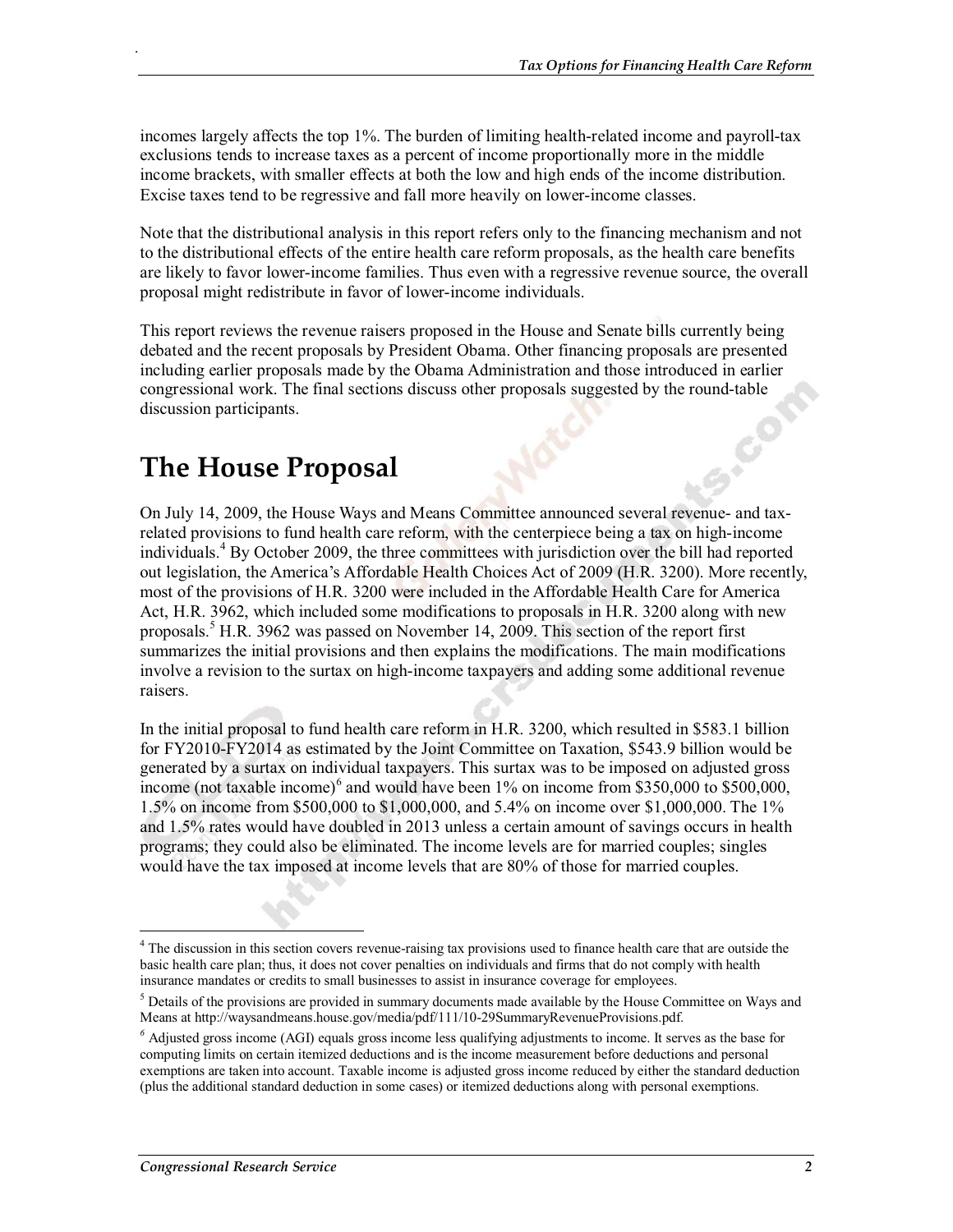The initial House proposal also included a provision, raising \$8 billion, to conform the definition of medical expenses for health savings accounts and similar accounts to those for itemized deductions for health care (a provision also discussed in the Senate Finance Committee's review). (This provision is now estimated to raise \$5 billion.) The plan also included three revenue raisers related to international taxation and tax evasion. A delay in the revised allocation of interest for the foreign tax credit (a provision that increases the amount of allowable foreign tax credits) would raise \$26.1 billion over 10 years. A provision relating to the use of treaties to avoid U.S. tax would raise \$7.5 billion, and a provision to codify the economic substance doctrine (again to deal with tax sheltering by corporations) would raise \$3.6 billion. The proposal also had a provision to expand the definition of dependents for certain health-related tax purposes, which costs \$4 billion.

The most recent revenue raisers included in H.R. 3962 imposed only the 5.4% surtax on incomes more than \$1,000,000 for joint returns but imposed the tax on single taxpayers at half the income level (\$500,000), raising \$460.5 billion over the FY2010-FY2014 period.<sup>7</sup> H.R. 3962 also includes the three revenue raisers related to international taxation and tax evasion introduced in H.R. 3200. A delay in the revised allocation of interest for the foreign tax credit was originally in H.R. 3200 and projected to raise \$26 billion; this provision was included in other legislation and the current repeal provision is projected to raise \$6.0 billion. The provision relating to the use of treaties to avoid U.S. tax is the same. The economic substance doctrine provision was modified to include penalties for underpayments and is estimated to raise \$5.7 billion and the conforming of the definition of medical expenses estimate was \$5.0 billion.

In addition, H.R. 3962 has some additional restrictions on health related tax provisions: it would limit health flexible spending arrangements in cafeteria plans to \$2,500, indexed to inflation (\$13.3 billion); increase the penalty for nonqualified distributions from health savings accounts to 20% (\$1.3 billion); and disallow the deduction for subsidies related to Medicare Part D (\$3.0 billion). It would also impose a 2.5% excise tax on the first taxable sale of medical devices (i.e., not at the retail level) (\$20.0 billion). The plan also requires information reporting on payments to corporations (\$17.1 billion). (Currently, firms are required to report payments of more than \$600 to unincorporated businesses; this change would extend the requirement to corporations, which would increase third party reporting and tax compliance.) There would be a small loss (\$4 billion) for extending certain health benefits for spouses and dependents and a small gain (\$2.0 billion) for fees on insured and self-insured health plans imposed on a per participant basis at a rate that raises a fixed amount of revenue. There is also a provision to exclude Indian Tribe health benefits from gross income that has a negligible cost.

The proposal for the tax on the sale of medical devices and a number of other provisions is also included in the Senate Finance Committee proposal and the legislation under consideration, discussed below in "The Senate Proposal" section, but in a different form. Several provisions that were included in the Finance Committee bill and added in the final version of H.R. 3962 are discussed below in the section on the Senate bill. The following subsections discuss some of the major proposals in the House bill.

<sup>7</sup> Data from the Joint Committee on Taxation, JCX-43-09, October 29, 2009, http://www.jct.gov/publications.html? func=startdown&id=3619.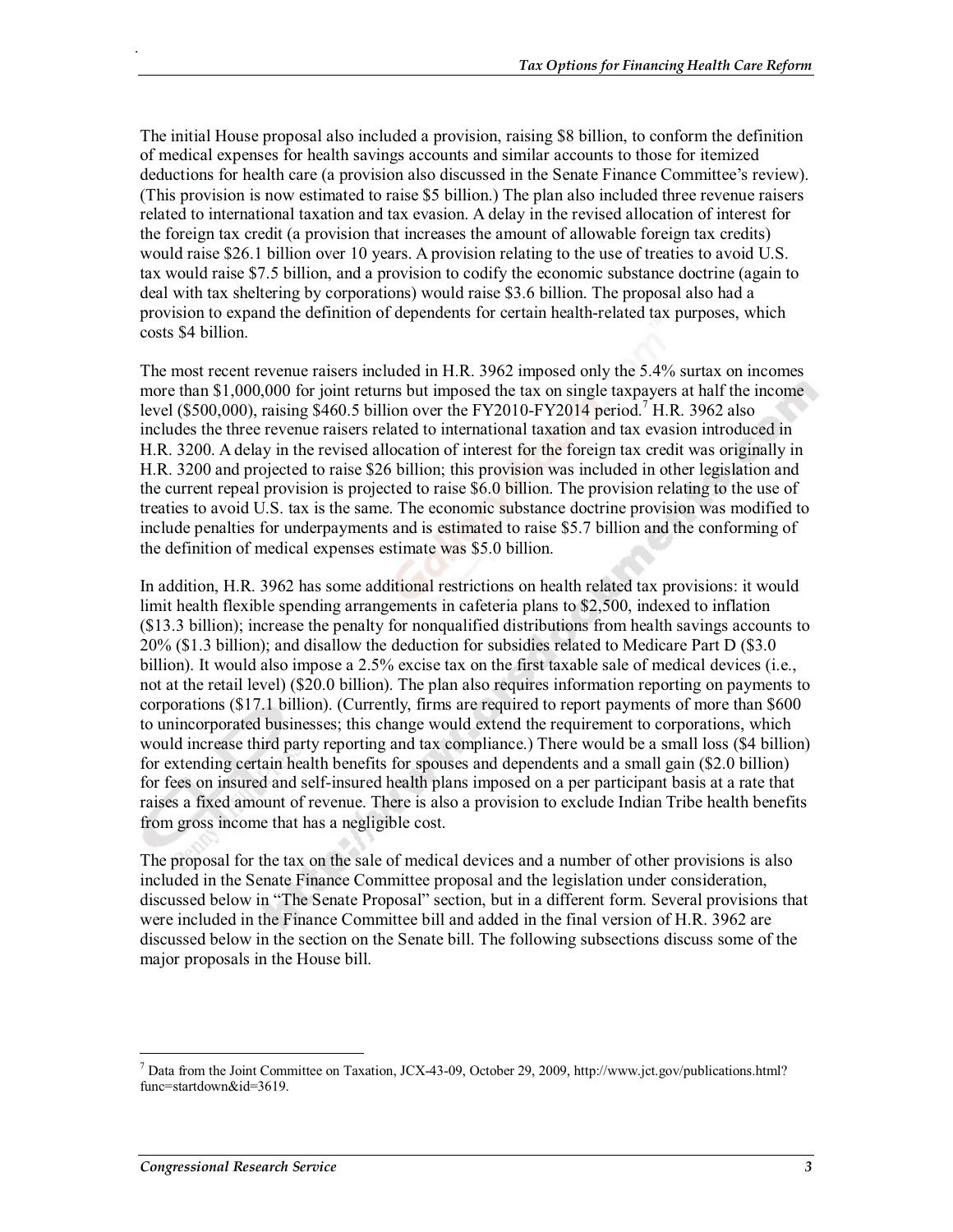## **Surtax on High-Income Individuals**

.

The original surtax on high-income individuals would, like an itemized deduction limit, be concentrated on the top 1.2% of taxpayers.<sup>8</sup> Those subject to the highest surtax would constitute only two-tenths of 1% of taxpayers. Thus, the proposal is highly progressive.<sup>9</sup> The surtax proposal in H.R. 3962 would, according to the committees' summary, affect 0.3% of taxpayers.

Particular concerns have been expressed about the effect of the surtax on small businesses, which are suggested to be the source of new jobs, and on entrepreneurship in general. Only about 4% of businesses would be affected by the surtax in the initial proposal.<sup>10</sup> (Note that other parts of the health proposal, not addressed in this discussion, could impact small business both positively and negatively.) The committees' summary indicates that 1.2% of unincorporated businesses would pay the revised surtax.

A larger share of income would be affected, because higher-income individuals have a larger share of income. For example, returns with income more than \$1 million account for 15.1% of adjusted gross income according to IRS statistics of income but only 0.2% of returns, and taxpayers with income more than \$500,000 account for 22.4% of income but 0.7% of returns. These statistics indicate the degree to which income is concentrated at higher income levels.

In addition, business income is more concentrated in higher-income levels than other income. On the whole, labor income accounts for about three-quarters of overall income, with the remainder divided almost evenly between passive capital income (interest, dividends, and capital gains), pensions, and business income, whereas in the top 1% labor income is less than half of income. Individuals with incomes more than \$1 million account for 27% of unincorporated business net income for businesses with positive income, and individuals with incomes more than \$500,000 account for 38%. This concentration primarily reflects partnership and Subchapter S firms rather than proprietorships. Returns with adjusted gross income of \$1 million or more accounted for 7.5% of total proprietorship income, whereas returns with income more than \$500,000 accounted for 12.6%. For partnerships and Subchapter S firms (corporations that elect to be taxed as partnerships), returns with income more than \$1 million accounted for 40.8% of net income and returns with income more than \$500,000 accounted for 55.7% of net income. Supporting this finding, a 2007 Treasury study indicated that taxpayers at the top tax rate (constituting a similar share of returns to those covered by the surcharges) are responsible for 61% of business flowthrough income. $11$ 

Some of the income in partnership and proprietorship incomes may reflect passive income and income from tax shelters, however. According to IRS data, almost 85% of partnership income is in limited liability companies or limited partnerships. (Subchapter S firms were more broadly distributed.) Thus these business income shares include income that is passive rather than

<sup>&</sup>lt;sup>8</sup> Data from the Joint Committee on Taxations, reported by the Ways and Means Committee in "Paying for Reform," http://waysandmeans.house.gov/media/pdf/111/pfr3200.pdf.

<sup>9</sup> Tax Policy Center, table T09-0348, Distribution of Federal Tax Change by Cash Income Percentile, http://www.taxpolicycenter.org/numbers/displayatab.cfm?Docid=2423&DocTypeID=2.

<sup>&</sup>lt;sup>10</sup> Data from the Joint Committee on Taxation, reported by the Ways and Means Committee in "Paying for Reform," http://waysandmeans.house.gov/media/pdf/111/pfr3200.pdf.

<sup>&</sup>lt;sup>11</sup> Treasury Conference on Business Taxation and Global Competitiveness, July 23, 2007, http://www.treas.gov/press/ releases/reports/07230%20r.pdf.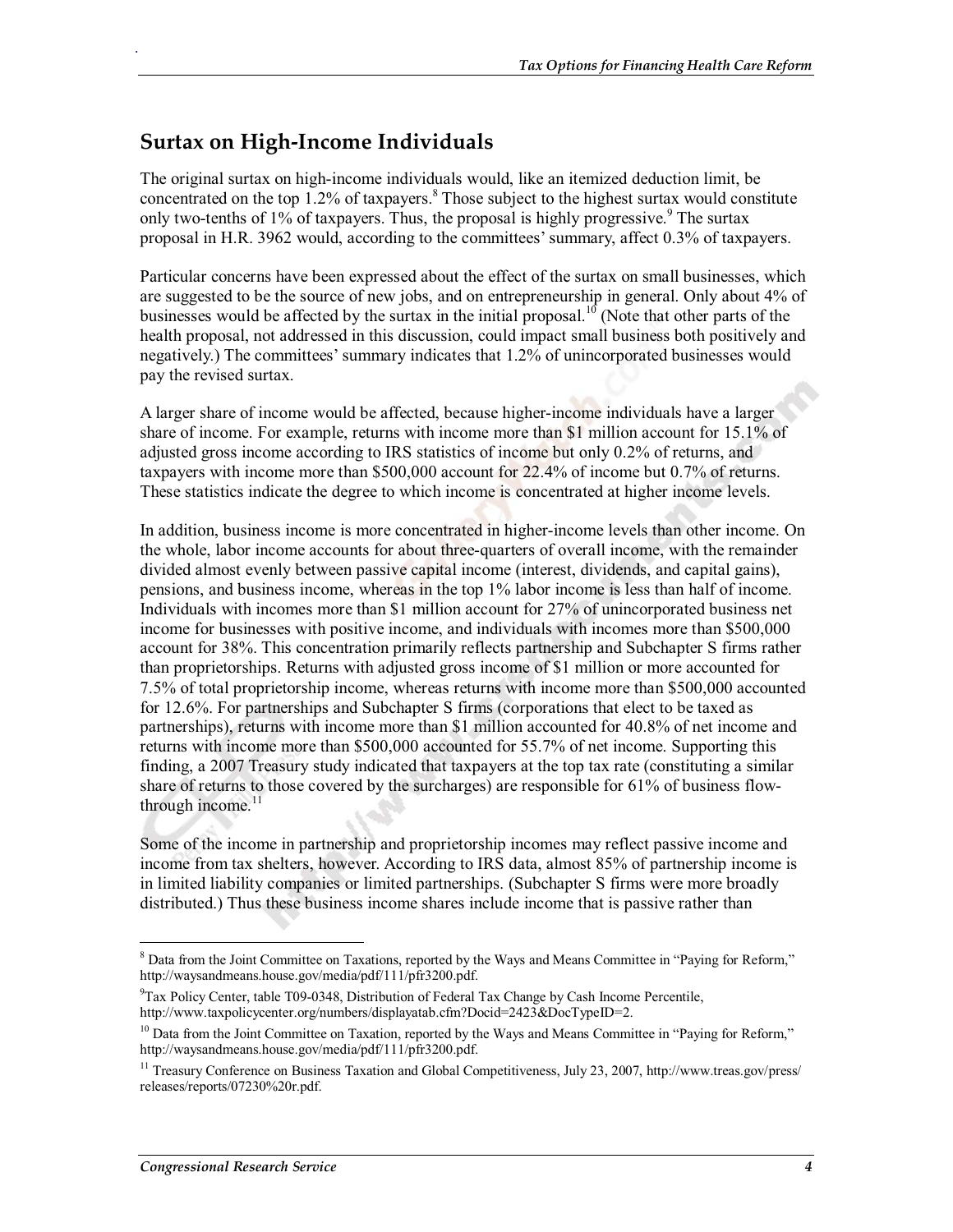involving active business and also significant income that is in businesses that are of less concern with respect to entrepreneurship. The Treasury study indicated that these high-income taxpayers accounted for only 46% of active positive business income. Supporting this notion that many of these businesses are not active, the Tax Policy Center found that of the returns affected by the surtax with business income only 22.8% had business income that was more than half of total income.<sup>12</sup> This small income share also suggests much of this income is passive investment income that, absent the current rules that permit firms to operate with limited liability but not be subject to the corporate tax, would be in the form of corporate dividends and capital gains.

Much of partnership income, in particular, reflects activities that might not be the subject of interest, with respect to entrepreneurship and job creation. About two-thirds of partnerships reflect finance, real estate, oil and gas extraction (which includes passive partnerships), and services (such as doctors and lawyers).<sup>13</sup> About 8% of total income was from real estate and oil and gas respectively, 19% from finance and insurance with almost 80% of that total from securities and investment firms, 15% in professional services (with about 60% of the total legal services) and 5% in health (with about half physicians and dentists).

These data suggest that while business income may be somewhat more concentrated than income overall, much of small business income is associated with passive investments, stockbrokers, lawyers, doctors, and accountants who are unlikely to be innovators or important sources of job creation for lower and moderate income individuals. Thus, very little of the increased tax revenue is likely to be collected from the businesses of interest.

In addition, questions could be raised about the argument that small businesses are important as sources of new jobs. Small businesses create more jobs but also are the greatest sources of job loss. They do create more net new jobs, but, according to Edmiston, this evidence is not entirely clear because of migration across size classifications; moreover, although this sector of the economy may offer more opportunities to women and minorities, it pays less, is less stable, and has fewer fringe benefits.<sup>14</sup> Aside from the issue of the number and quality of jobs, there is no need for a permanent policy to create jobs. Although a stimulus aimed at creating jobs may be needed in an economic downturn, there is no need for a permanent policy directed at this purpose; the economy creates its own jobs as evidenced by the growth in the employment supply over time.

If a major objection to the provision is the effect on small businesses, income from selected types of business operations (presumably not for lawyers, doctors, or stockbrokers) could be excluded from the surcharge. Flow through income is a larger share of income of the top 1% (about onequarter) than of the population as a whole (about  $9\%$ ).<sup>15</sup> An exclusion of all of this income would sacrifice around one-quarter of revenue, but the loss would be much smaller if passive income and income from finance, real estate, insurance, oil and gas extraction, and professional services were not permitted an exclusion.

 $12$  Tax Policy Center, Table T09-0351, Distribution of Tax Units with Business Income,

http://www.taxpolicycenter.org/numbers/displayatab.cfm?Docid=2426&DocTypeID=7.

<sup>&</sup>lt;sup>13</sup> Internal Revenue Service, Statistics of Income.

<sup>&</sup>lt;sup>14</sup> Kelley Edmiston, "The Role of Small and Large Businesses in Economic Development," Federal Reserve Bank of Kansas City, *Economic Reviews*, 2nd Quarter, 2007, pp. 73-97.

<sup>15</sup> CRS Report RL33285, *Tax Reform and Distributional Issues*, by Jane G. Gravelle.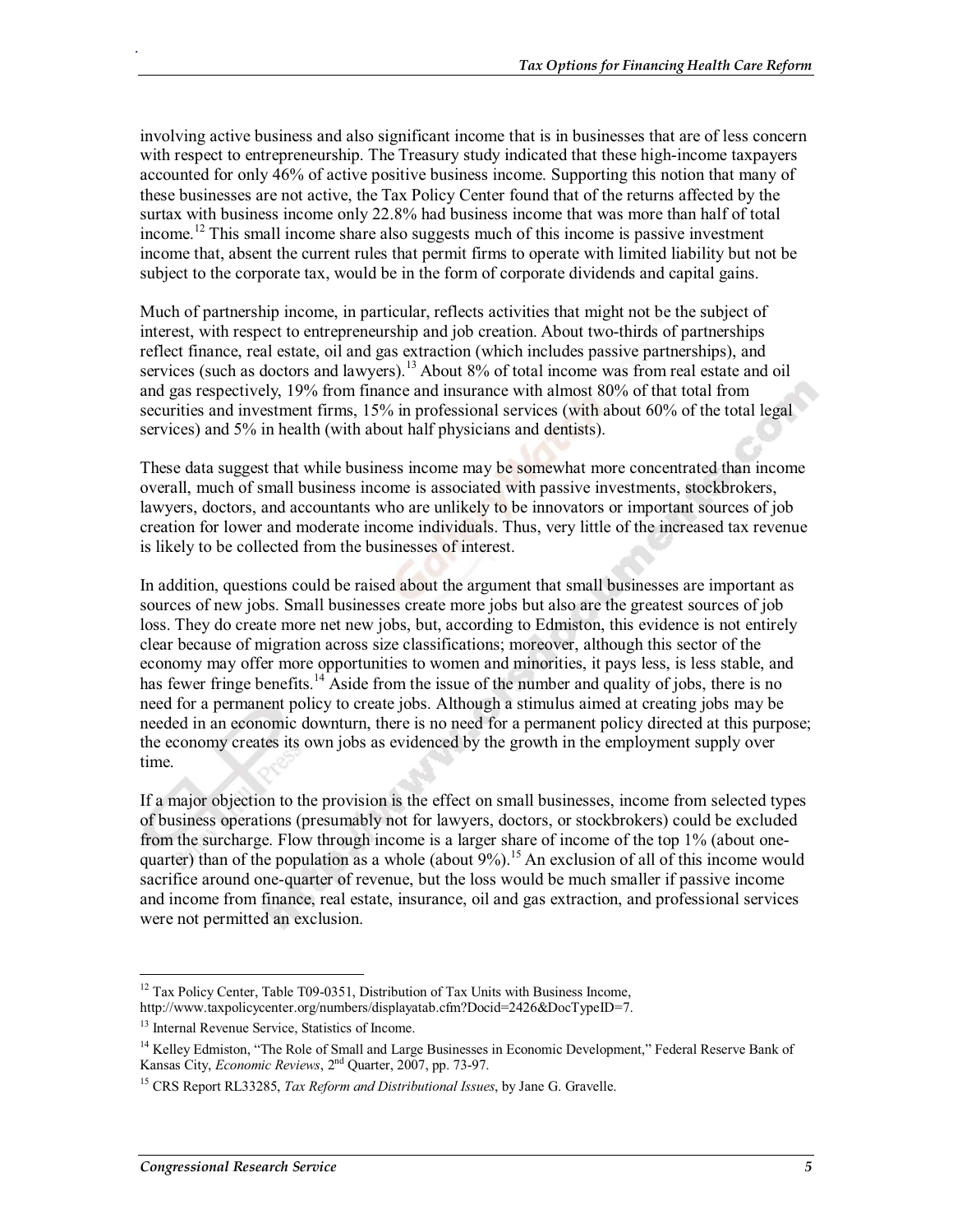### **Other Health-Related Income Tax Provisions**

The other provisions that raise revenue have much smaller revenue effects. In the initial bill, one provision would enact the proposal also considered in the Senate Finance Committee options to disallow spending on over-the-counter medications as qualified uses of flexible spending plans, health savings accounts, and similar tax-favored plans. Most of the other provisions are discussed under those options are minor. Two health-related tax expenditures, the limits on flexible spending accounts in cafeteria plans and conforming the definition of medical expenses for health savings accounts and other plans to the same definition as for itemized medical deductions, are discussed below under the Senate proposal. Some health related provisions are implemented earlier in the Senate bill.

The remaining significant provisions, except for the tax on medical devices (a similar provision is included in the Senate Finance Committee proposal), relate to corporation taxes and the tax gap and have been proposed in the past as revenue offsets. Before turning to those issues, however, a brief discussion of the excise tax on medical devices is provided.

## **Excise Tax on Medical Devices**

.

The tax on medical devices follows the philosophy of raising revenue from health-related provisions. Both the House and Senate bills contain a tax on medical devices, although, as discussed below, the form of the Senate provision is different and in imposed in the form of a fixed fee. (The Senate proposal has other fees as well.) The tax rate in the House bill is 2.5% of the value of the devices and is imposed on manufacturers and importers (and therefore does not reflect tax on the retail value, which would have been marked up). For ordinary medical devices with many producers, the tax should be fully passed on to consumers, although some of the cost, depending on the device, will be paid by insurers and lead to higher insurance payments, still ultimately falling on consumers. For unique devices already existing and under patent, where the producer has a monopoly position, some of the costs will be absorbed by the producer, although to the extent that the costs are covered by health insurance that effect would be muted. In the longer run, the tax could discourage investment in developing new innovative devices, an argument that has been made by industry spokesmen. Again, that effect would be reduced to the extent that consumers do not pay the full price because of health insurance coverage.

## **Repeal Implementation of Worldwide Interest Allocation**

The interest allocation proposal would repeal a provision adopted in 2004 that allowed worldwide interest allocation for the foreign tax credit. When income from abroad is subject to U.S. tax (either as branch income or repatriated income), a foreign tax credit is allowed for foreign taxes paid up to the U.S. tax due. For firms that have more foreign taxes paid than allowable credits, increasing the amount of income allocated abroad increases allowable foreign tax credits and reduces U.S. tax liability. Under rules absent the 2004 provision, U.S. source interest was allocated between foreign and domestic incomes based on relative magnitude of foreign and domestic assets. The 2004 provision included interest on foreign borrowing as well as debtfinanced investment in the calculation, which would allocate more domestic interest to domestic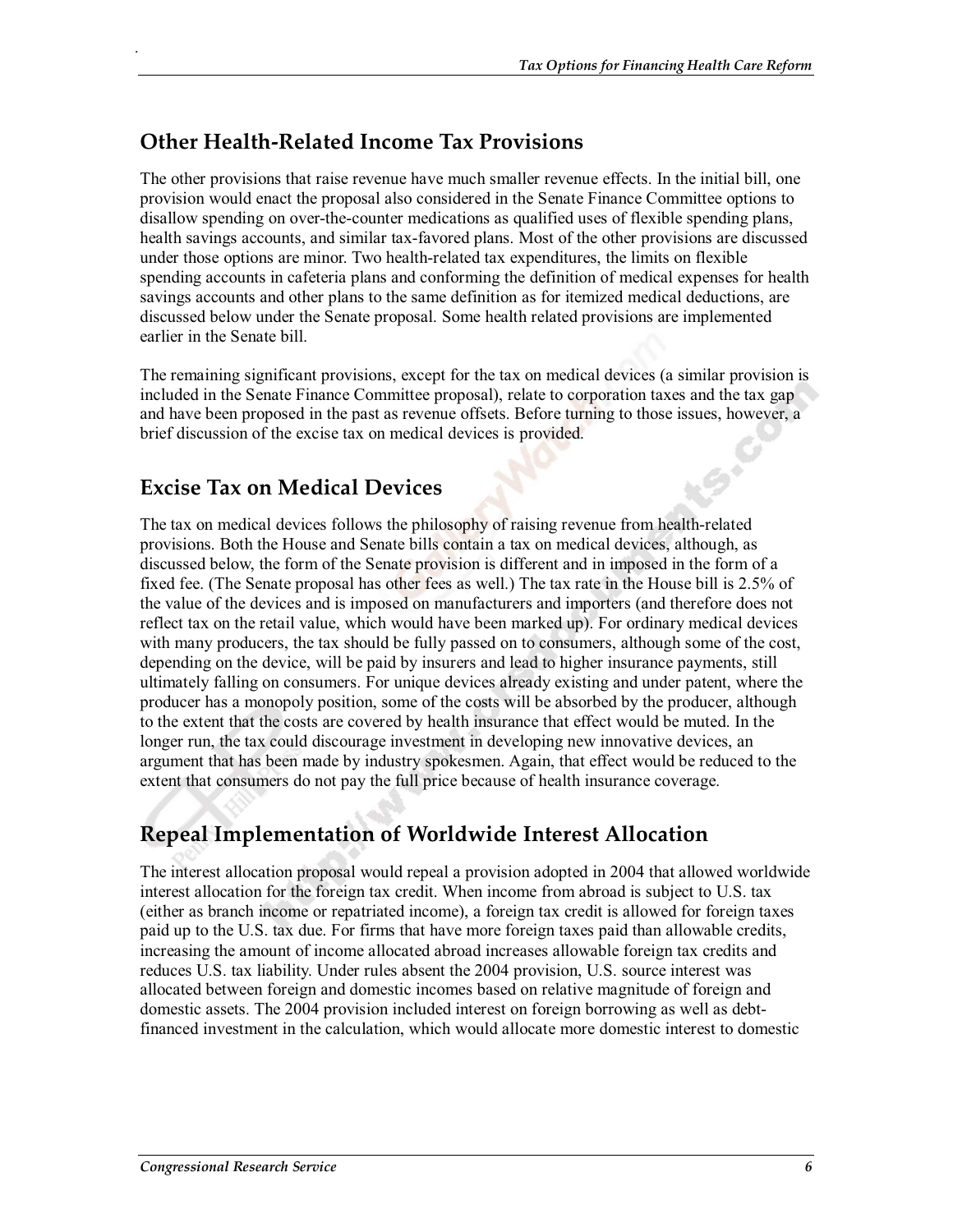source income, reduce interest allocated to foreign income, and result in an increase in the foreign tax credit limit. $16$ 

## **Limit Treaty Benefits**

.

Another provision relating to international tax issues is intended to reduce "treaty-shopping." The United States imposes withholding taxes on interest, royalties, and similar payments to foreigners, but also engages in a number of treaties with other countries where these withholding rates are reduced. A firm in a country without a treaty can benefit by setting up a subsidiary in a treaty country to avoid the withholding tax, and this provision would eliminate that benefit.

## **Codify the Economic Substance Doctrine**

The third provision would codify the economic substance doctrine. Firms that enter into tax savings arrangements that are found not to have economic substance can have their tax benefits disallowed by the courts under what has become known as the economic substance doctrine. Proposals to introduce legislative standards into the doctrine, which is sometimes interpreted differently by different courts, have been included in a number of recent legislative proposals and such a provision was included in President Obama's budget proposals. Generally, these proposals would require a transaction to meet both an objective test (profit was made) and a subjective test (profit was intended). Penalties are also imposed. Supporters argue that the stricter test will not only reduce tax avoidance but also make treatment more consistent across the courts. Some tax attorneys are concerned that more specific rules might provide a roadmap to structuring arrangements that will pass the test.

H.R. 3962 includes an additional provision to require information reporting by firms on payments to corporations. Under current law, firms that pay \$600 or more to another firm have to report these amounts unless the firm is a corporation. This reporting helps aid in the enforcement of tax on self-employed individuals who have a significant amount of noncompliance according to tax gap estimates. Over time, more and more small businesses have had ways of incorporating, and there may be many smaller corporations where compliance is a problem (large corporations are closely audited by the Internal Revenue Service). A disadvantage of the provision is that it will increase the compliance burden on businesses. In addition, the current information reporting is on a calendar year basis, but some corporations have a different tax year, which may reduce the value of the information.<sup>17</sup> The change could also simplify the reporting requirement in one respect, because it does not require the reporting firm to determine corporate or noncorporate status.

For further reading, see CRS Report RL34494, *The Foreign Tax Credit's Interest Allocation Rules*, by Jane G. Gravelle and Donald J. Marples; CRS Report R40468, *Tax Treaty Legislation in the 111th Congress: Explanation and Economic Analysis*, by Donald J. Marples; and CRS Report

<sup>16</sup> See CRS Report RL34494, *The Foreign Tax Credit's Interest Allocation Rules*, by Jane G. Gravelle and Donald J. Marples.

<sup>&</sup>lt;sup>17</sup> This provision is discussed in Joint Committee on Taxation, Description of Revenue Provisions Contained in the President's Fiscal Year 2009 Budget Proposal, JCS-1-08, March 2008, http://www.jct.gov/publications.html?func= startdown&id=1250.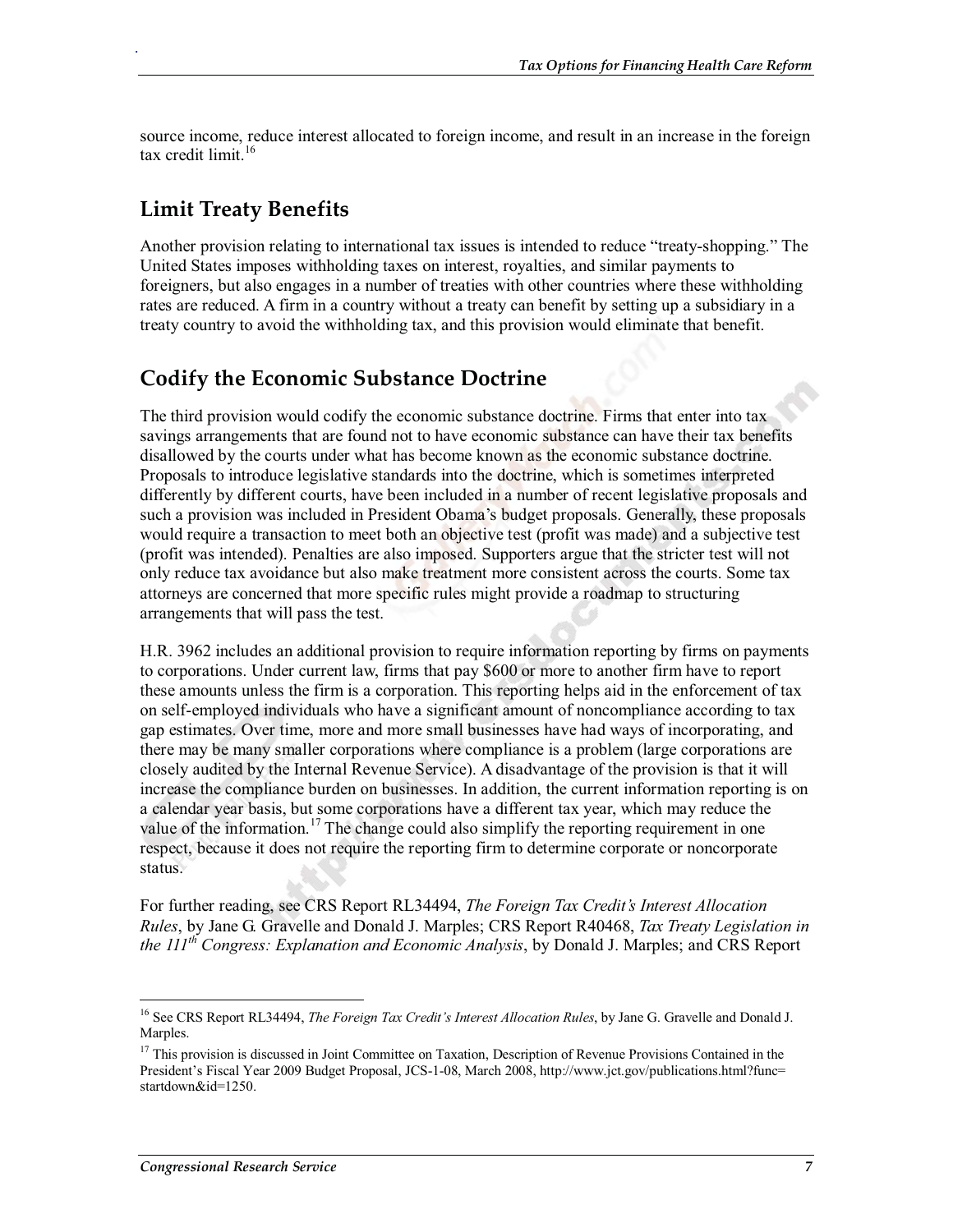RS22846, *The Economic Substance Doctrine: Legal Analysis of Proposed Legislation*, by Carol A. Pettit.

## **The Senate Proposal**

.

The Senate Finance Committee reported S. 1796, America's Healthy Future Act of 2009.<sup>18</sup> Out of \$381 billion of revenues over the 2010-2019 period, the largest provision is \$201.4 billion of gain from a 40% excise tax on health coverage in excess of \$8,000 for singles and \$21,000 for families. This provision was scaled back somewhat in H.R. 3590, passed by the Senate; overall, the bill raises \$398.1 billion, with \$148.9 billion raised from a provision imposing a 40% excise tax on health coverage in excess of \$8,500 for singles and \$23,000 for families.<sup>19</sup> H.R. 3590 also reduced the fee on medical devices and introduced additional provisions—one of them, an increase in the payroll tax for hospital insurance (HI) for high-income earnings, was the secondlargest revenue raiser, while the others (a 10% excise tax on indoor tanning facilities and a change in the treatment of Blue Cross) raised smaller amounts of revenue. H.R. 3590 also included a temporary fee on insured and self-insured plans, liberalized the adoption credit, and excluded assistance provided to participants in state student loan repayment programs for certain health professionals.

Except for a provision requiring information reporting for corporations (also in the House bill, raising \$17.1 billion), the revenue raisers relate to health tax provisions or health issues. The plan has a number of provisions that are in the House bill: to conform the definition of medical expenses for health savings accounts and similar accounts to those for itemized deductions for health care (\$5 billion); limit health flexible spending arrangements in cafeteria plans to \$2,500, but indexed to inflation (\$14.6 billion); increase the penalty for nonqualified distributions from health savings accounts to 20% (\$1.3 billion); and disallow the deduction for subsidies related to Medicare Part D (\$5.4 billion). The proposal contains a provision discussed in the options but not in the House bill to raise the 7.5% of adjusted gross income floor for itemized deductions for medical costs to 10% (\$15.2 billion). It also limits deductions for remuneration to officers, employees, directors, and service provided of health insurance providers to \$500,000 per year (\$0.6 billion) and restricts current tax benefits to Blue Cross (\$0.4 billion). As in the House bill, there is also a provision to exclude Indian Tribe health benefits from gross income that has a negligible cost.

The proposal includes a fee on manufacturers and importers of medical devices (\$19.2 billion) and a larger fee on health insurance providers (\$59.6 billion) than the House bill. It also imposes a fee on manufacturers and importers of branded drugs (\$22.2 billion) and an excise tax of 10% on indoor tanning facilities (\$2.7 billion). The plan also includes a fee on insured and self-insured health plans (\$2.6 billion) expiring after September 31, 2019.

Another important revenue raising provision is an additional 0.9% HI payroll tax on wages in excess of \$200,000 for singles and \$250,000 for joint returns projected to raise \$86.8 billion. This tax is the Medicare part of payroll taxes.

<sup>&</sup>lt;sup>18</sup> The committee report is at http://finance.senate.gov/press/Bpress/2009press/prb102109a.pdf.

<sup>&</sup>lt;sup>19</sup> See Joint Committee on Taxation, Estimated Revenue Effects of the Manager's Amendment to the Revenue Provisions Contained in the "Patient Protection and Affordable Care Act," JCX-61-09, December 19, 2009, http://www.jct.gov/.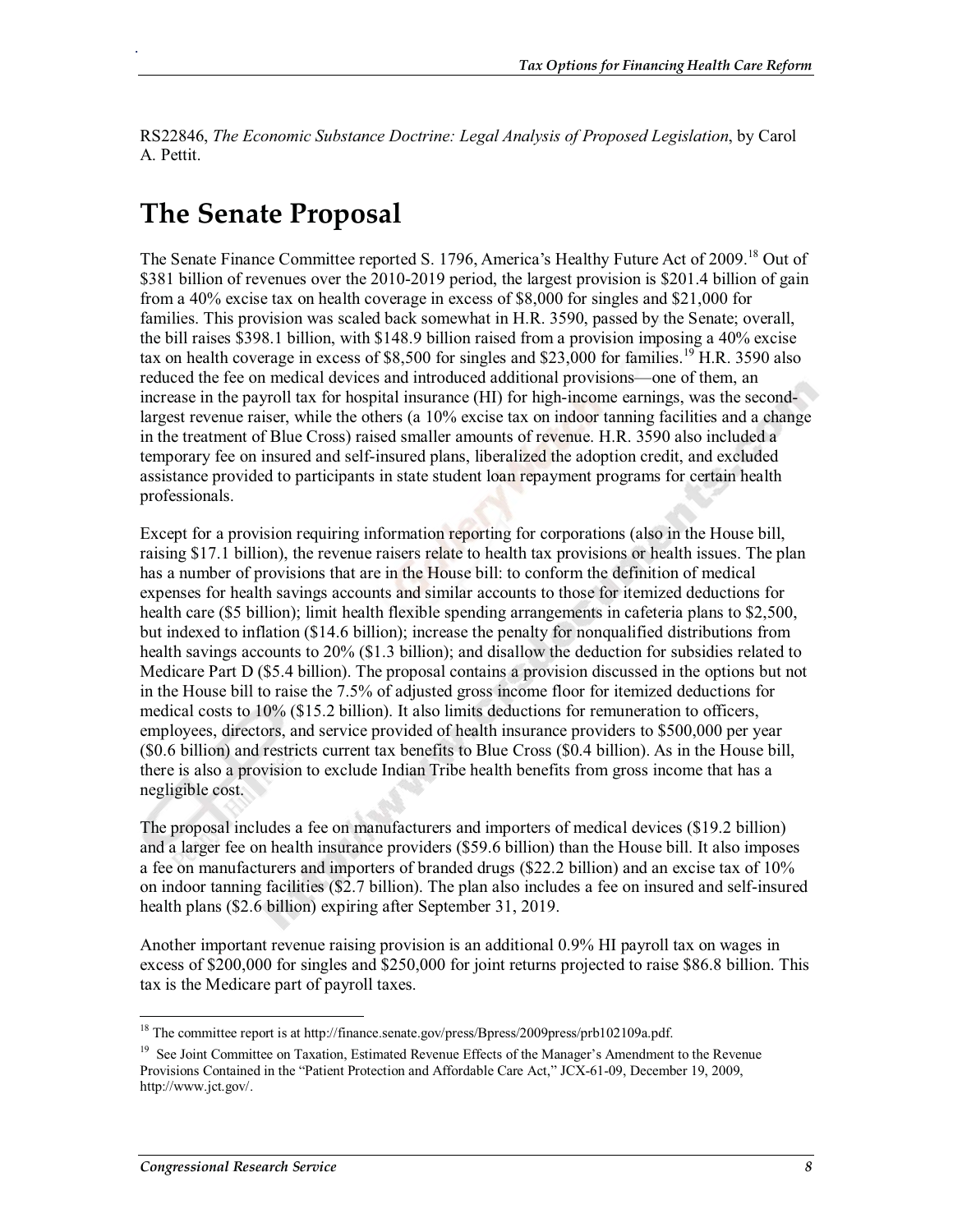The plan also has three provisions that have a negligible cost: additional requirements for community benefits for non-profit hospitals, employer reporting on the W-2 of the value of health benefits, and a safe harbor for nondiscrimination rules in cafeteria plans for small employers. It has some revenue losing provisions: a qualifying therapeutic discovery project credit (a cost of \$0.9 billion), an exclusion of funds provided to participants in state student loan repayment programs for certain health professionals (a cost of \$0.1 billion), and a provision making the adoption tax credit refundable, increasing the qualifying expense threshold, and extending the credit through 2011 (a cost of \$2.2 billion).

Two sections below discuss the excise tax on health insurance coverage and the fees on drugs, medical devices, health insurance providers, the excise tax on cosmetic procedures, and the increased HI tax.

### **Excise Tax on Excess Health Insurance Coverage**

.

The excise tax falls on insurance companies, on the plan administrator for some types of plans, and on the employer for certain self-insured plans. The tax would not be deductible. Since its 40% rate is roughly equivalent to the top marginal income tax rate if the 2001 tax cuts expire (39.6%) and is lower than that rate combined with the Medicare tax, it is probably a reasonably good proxy for taxing employer benefits to the recipients for high-income taxpayers and is slightly larger for others. The provision would be expected to be passed on to individuals in higher premiums or lead to a reduction in the size of benefits for these plans (which would increase their tax liability). The latter effect would also increase the price for medical care and presumably reduce demand. $^{20}$ 

This provision is estimated to gain \$148.9 billion in revenue over 10 years, smaller than the \$201.4 billion in the Finance Committee Plan.<sup>21</sup>

The \$8,500 and \$23,000 thresholds would be increased by the CPI plus one percentage point. The thresholds would be higher initially for plans in the 17 states with the highest costs in the first three years: 20% higher in 2013, 10% higher in 2014, and 5% higher in 2015. The limits would also be higher for those over 55 and for those in risky professions (such as law enforcement; firefighting; rescue; construction, including those installing telecommunications lines; mining; agriculture, but not manufacturing of agricultural produces; forestry; and fishery). These limits would be \$9,850 for single plans and \$26,000 for family plans for those who qualify under either or both of these exceptions.

A study by the Committee on Budget Policy and Priorities indicates that 90% of plans would be unaffected by the Senate Finance Committee version of this provision, which applied to amounts in excess of \$8,000 and  $$21,000$ .<sup>22</sup> That study cited an example of the directors of Goldman

 $20$  The early discussions by a bipartisan group of Senators on the Finance Committee discussed a plan to tax premiums in excess of a floor, with the tax imposed on insurance companies. Taxes would be imposed on premiums greater than \$21,000 for families and \$8,000 for individuals, perhaps at a 35% rate, raising \$180 billion in revenue over 10 years. About 7% of taxpayers have such plans.

<sup>&</sup>lt;sup>21</sup> U.S. Congress, Joint Committee on Taxation, Estimated Effects of the Revenue Provisions Contained in the "Patient Protection and Affordable Care Act," JCX-55-09, November 18, 2009, *Estimated Revenue Effects Of The Revenue Provisions Contained In Title VI Of The "America's Healthy Future Act Of 2009," As Amended Through October 2, 2009, And Under Consideration By The Committee On Finance,* JCX-41-09, October 8, 2009, http://www.jct.gov/.

<sup>22</sup> Chuck Marr, Paul N. Van de Water, Edwin Park, and Kris Cox, *Senate Finance Committee Plan is Fiscally*  (continued...)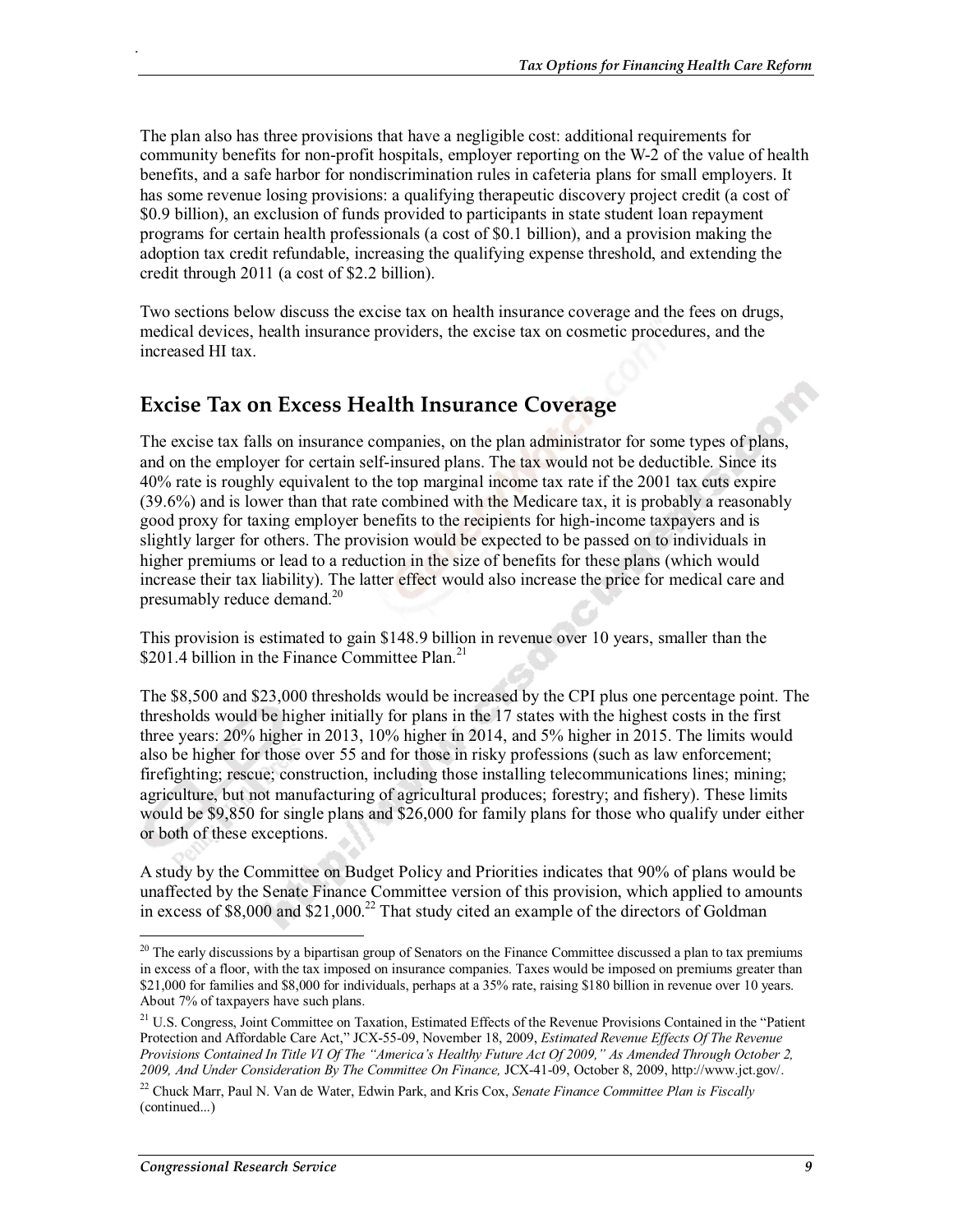Sachs, who receive approximately \$40,000 in health insurance coverage; it also noted that the limits were one-third more generous than those of most Members of Congress.

If health care costs continue to rise significantly faster than general price levels, more plans would fall under the tax over time. The pattern of revenue estimates suggests that is the case. The argument for the excise tax approach is to discourage rising health care costs.<sup>23</sup>

Generally, the economic and distributional effects would be similar to an across-the-board dollar cap on the exclusion, as the tax should be passed on in price. Either the tax would be collected at the insurance-company level or the health insurance plans' cost would be reduced and wages payments substituted, which would raise taxes. Such a tax would give rise to the same fairness issues. It could also potentially tax benefits for lower-income employees who do not have tax liability or are taxed at lower rates more than would a cap on the exclusion. It would be less complicated to collect.

Two questions with such a proposal are how firms that self-insure would be treated and whether the excise tax would be deductible from the firm's income tax. An excise tax's revenues are generally reduced by about 25% to account for this interaction. Moreover, if the tax is deductible, a net tax advantage for these benefits would remain for high tax rate individuals (although it would be smaller than the current benefit).

### **Increase in HI Payroll Tax for High Incomes**

H.R. 3590 would increase the HI payroll tax (which funds Medicare) by 0.9% for earnings in excess of \$200,000 for single persons and \$250,000 for joint returns; the provision raises the next-largest amount of revenue, \$86.8 billion. This tax would be collected by the employer on any compensation in excess of \$200,000 without regard to a spouse's earnings, and the employee would be responsible for any discrepancy between withholding and liability. As is the case with the surtax, this provision would raise revenue from high-income taxpayers and be very progressive, although it would not fall on capital income, which is more important at higher income levels.

## **Fees On Medical Devices, Branded Drugs, and Health Insurance Providers; Excise Tax on Tanning Facilities; Fee on Insured and Self-Insured Plans**

The fees on health insurance providers are the next-largest revenue raisers (\$59.6 billion) and all fees and excise taxes together account for \$106.3 billion from FY2010 through FY2019. The fees on branded drugs account for \$22.2 billion and the fees on medical devices account for \$19.2 billion. (This latter fee was larger, at \$38.6 billion, in the Finance Committee plan.) The fees rise over time for health insurance providers and medical devices. For health insurance providers they

<sup>(...</sup>continued)

*Responsible*, Committee on Budget and Policy Priorities, October 13, 2009, http://www.cbpp.org/cms/index.cfm?fa= view&id=2920.

<sup>23</sup> See Shailagh Murray and Lori Montgomery, 'Senators Closer to Health Package," *Washington Post*, August 6, 2009, pp. A1, A4.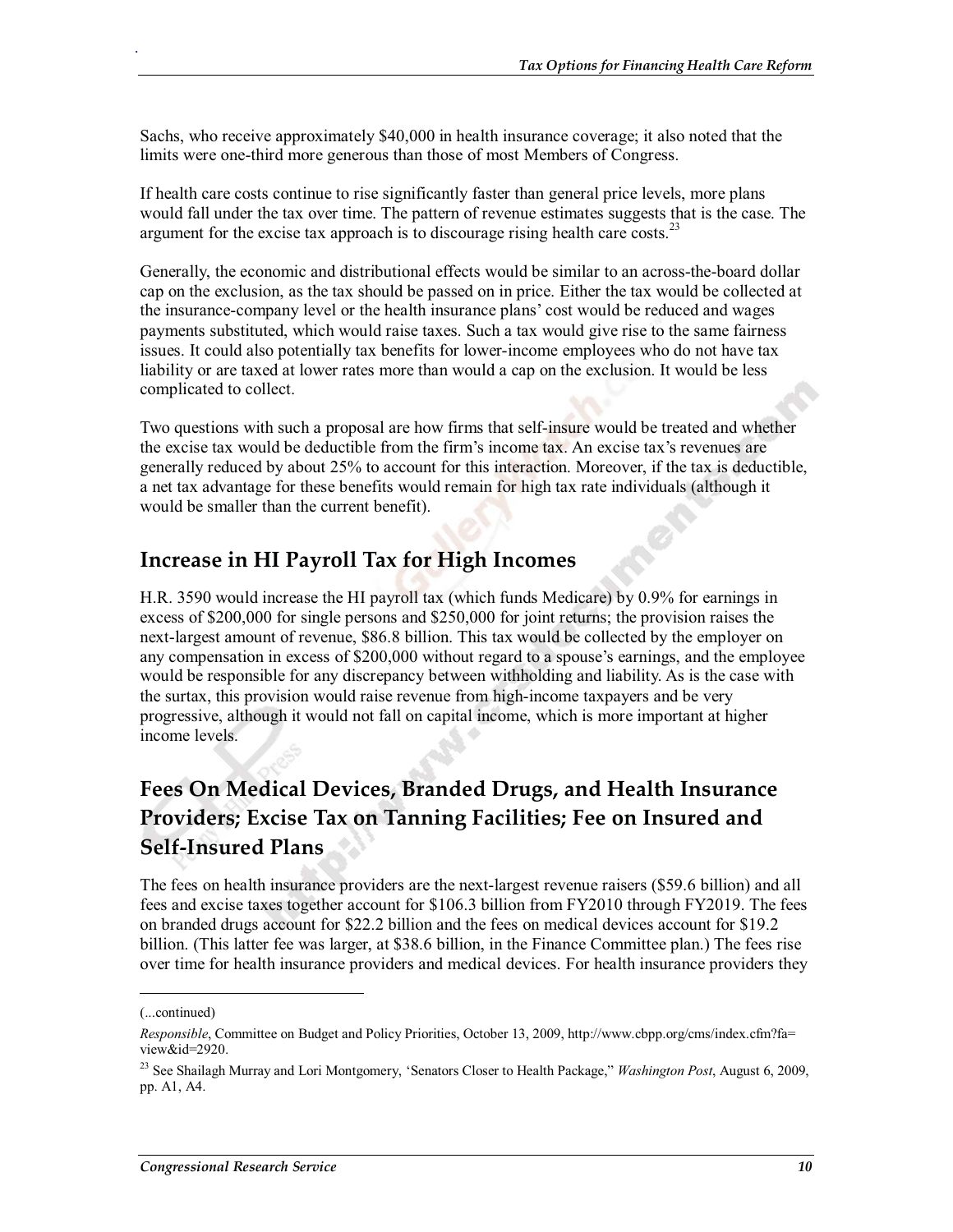are \$2 billion for 2011, \$4 billion for 2012, \$7 billion for 2013, \$9 billion for 2014 through 2016, and \$10 billion thereafter. The fees on medical devices are \$2 billion per year from 2011 through 2017 and \$3 billion per year thereafter. The fee on branded drugs is \$2.1 billion per year. Fixed nominal aggregate fees will, subsequently, become increasingly less important over time. The fees on insured and self-insured plans are much smaller (\$2.6 billion), are designed to finance the Patient-Centered Outcomes Research Trust fund, and expire after September 31, 2019.

As noted above in the discussion of the House bill, these taxes could increase prices, reduce profits of the producer, and be passed on to insurance companies (and ultimately the consumer), depending on the circumstances; the fee could also discourage new device and drug development. An argument made for these fees is that providers of health services will receive a windfall from the increased demand because of expanded health insurance coverage and fees will capture some of this effect.

All three provisions for fees provide for a fixed amount of revenue to be collected, with the shares apportioned according to the share of sales. The medical device fee exempts certain devices with a retail cost \$100 or less, designed to exclude small items such as pregnancy tests, contact lenses, and blood pressure monitors. The medical device fee and the branded drug fee also have a sliding scale that reduces the effect on small producers. In determining the total sales for the apportionment for the medical device fee, the first \$5 million is not counted, and 50% of the amount over \$5 million but less than \$25 million is counted. In the case of drugs, the shares are as follows: 0% of the first \$5 million, 10% of the next \$5 million-\$25 million, 40% of the next \$125 million-\$225 million, 75% of the next \$225 million-\$400 million, and 100% of the amount over \$400 million. For insurance, the first \$25 million of premiums is not included and half of premiums between \$25 million and \$50 million will be included. In the case of third-party administrators, the first \$5 million will be excluded and half of the amounts between \$5 million and \$10 million will be excluded. The fees are not deductible.

Imposing the fee as a fixed amount with apportionment produces a tax at the margin without providing additional revenue, although it is a lower tax than would be produced if the tax rate were constantly reduced to raise a specific amount of revenue. The tax at the margin depends on the share of sales produced by any individual firm. If there are a large number of firms, and the firm's share is small, the tax is virtually the same as the current rate.<sup>24</sup>

H.R. 3590 also imposes a 10% excise tax on indoor tanning facilities, which would raise \$2.7 billion over 10 years. This provision was not in the Finance Committee plan. A provision for taxing cosmetic producers was discussed during the debate, but was not included in the final bill. The tax is in the form of a standard excise tax, which in a competitive environment should be borne by consumers, but might be absorbed in part by providers. The tax is imposed on the customer and thus is effectively deductible by the provider who would not include it in income.

 $^{24}$  To illustrate, not considering the exemptions, suppose there were a 10% tax, two firms each produced \$100 and one firm increased sales to \$101. That increase would raise the firm's tax by 4.98% (the new tax would be \$20 times \$101/\$201 rather than \$10), and the other firm would reduce their tax by 5.02% of that increase. If one firm produced \$50 and the other firm \$150, the tax on the first firm's increased \$1 of production would be 7.46%, whereas the benefit for the larger firm would be 2.48%. Thus, this form of imposing the tax imposes a larger marginal effect on the larger firm. If the industry has many producers, the marginal effect is close to the statutory rate; for example, if there were 100 firms, and all firms were of equal size, the tax would be 9.9%.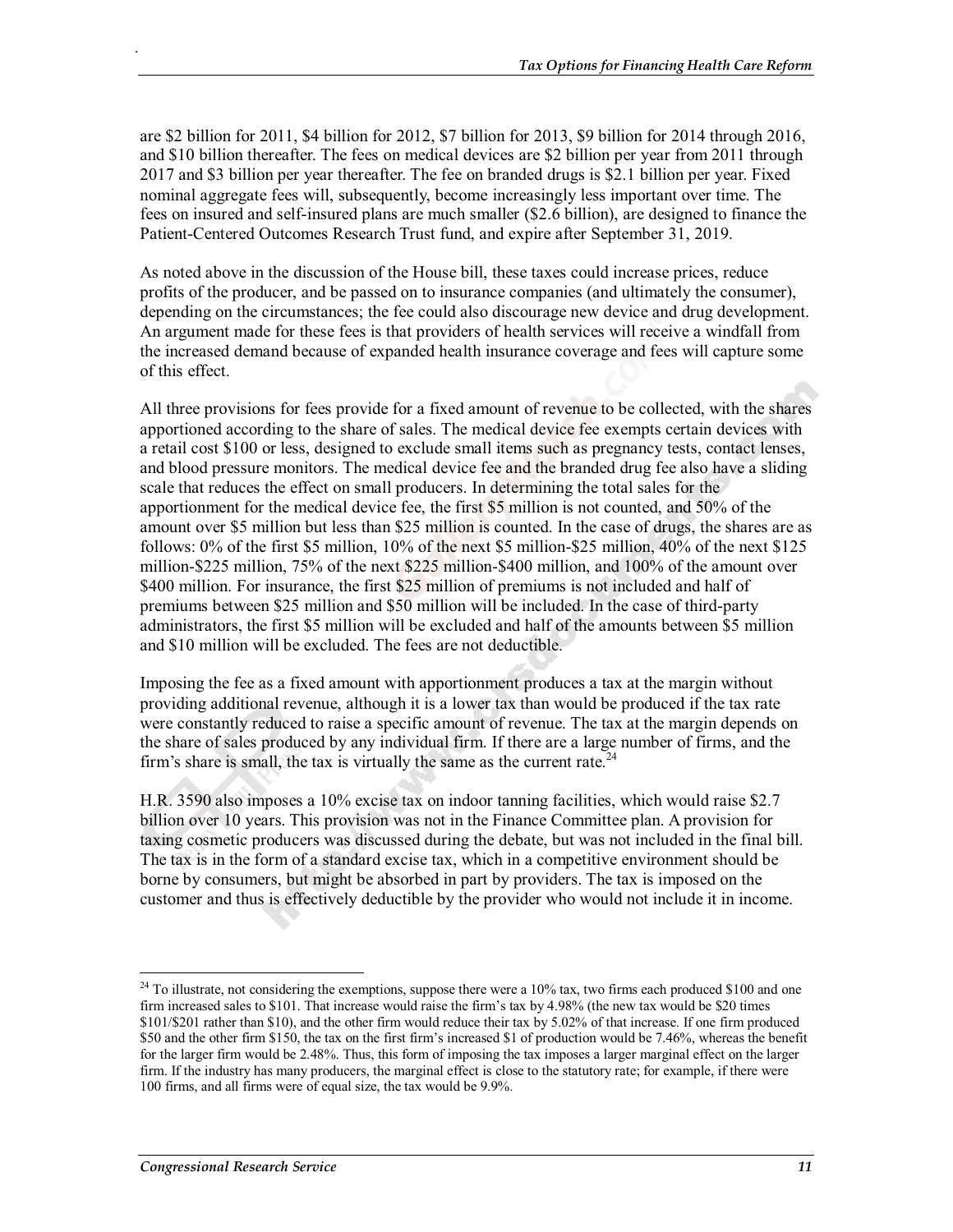## **Modify Treatment of Tax-Exempt Hospitals**

.

Under current law, hospitals that are characterized as charitable organizations are eligible to receive several benefits including exemption of tax on income, ability to receive tax-exempt charitable contributions, and eligibility for certain private-activity tax-exempt bond financing. Whether a hospital is a charitable organization depends on whether they have met a "community benefit" standard.

A concern is the degree of charity care and whether nonprofit hospitals provide benefits that justify their charitable and tax-exempt status. The Congressional Budget Office released a study in 2006 that found that nonprofit hospitals overall provided only slightly more charity care than for-profit hospitals.<sup>25</sup> That study also reported an estimate by the Joint Committee on Taxation indicating that the benefits of federal tax exemptions for nonprofit hospitals was about \$6 billion in 2002.<sup>26</sup> The Senate Finance Committee held hearings on the topic "Taking the Pulse of Charitable Care and Community Benefits at Non-Profit Hospitals," on September 13, 2006, and the House Ways and Means Committee held hearings on "The Tax Exempt Hospital Sector," on May 26, 2005.

A staff discussion draft released July 18, 2007, by Senator Grassley (ranking member of the Senate Finance Committee), raised the following concerns about nonprofit hospitals: establishing and publicizing charity care, the amount of charity care and community benefits provided, conversion of nonprofit assets for use by for-profits, ensuring an exempt purpose for joint ventures with for-profits, governance, and billing and collection practices.<sup>27</sup> Subsequently, on October 24, 2007, Senator Grassley authorized a round-table to discuss the draft. Also in July 2007, the IRS released an interim report on nonprofit hospitals that found that the median share of revenues spent on charity care was 3.9% and almost half of hospitals spent 3% or less. The average nonprofit hospital spent 7.4% of revenues on charity care.<sup>28</sup>

The staff discussion draft expressed concerns that, since a 1969 revenue ruling issued by the Internal Revenue Service, nonprofit hospitals had not been required to demonstrate specific standards for charity to qualify for exempt status (and in some cases to be eligible to receive taxdeductible charitable contributions); rather they must meet a community benefit standard that is not quantitatively defined.<sup>29</sup>

The proposal would codify rules for determining charitable status that include a community needs standard and a minimum annual level of charitable patient care. The provision might have relatively little effect on revenues but might increase the level of charity care.

<sup>25</sup> Congressional Budget Office, *Nonprofit Hospitals and the Provision of Community Benefits*, December 2006.

<sup>&</sup>lt;sup>26</sup> The estimate for tax-exempt bonds for nonprofit hospitals for 2002 was around \$1.5 billion, or about a quarter of the total. That estimate is currently approximately \$2 billion. If all components of the \$6 billion cost grew at the same rate, the current cost would be around \$8 billion.

<sup>&</sup>lt;sup>27</sup> Tax Exempt Hospitals: Discussion Draft, at http://finance.senate.gov/press/Gpress/2007/prg071907a.pdf.

<sup>&</sup>lt;sup>28</sup> Internal Revenue Service, Hospital Compliance Program Interim Report, at http://www.irs.gov/pub/irs-tege/ eo interim\_hospital\_report\_072007.pdf.

<sup>29</sup> See CRS Report RL34605, *501(c)(3) Hospitals and the Community Benefit Standard*, by Erika K. Lunder and Edward C. Liu for further discussion of the legal issues involved in defining community benefit.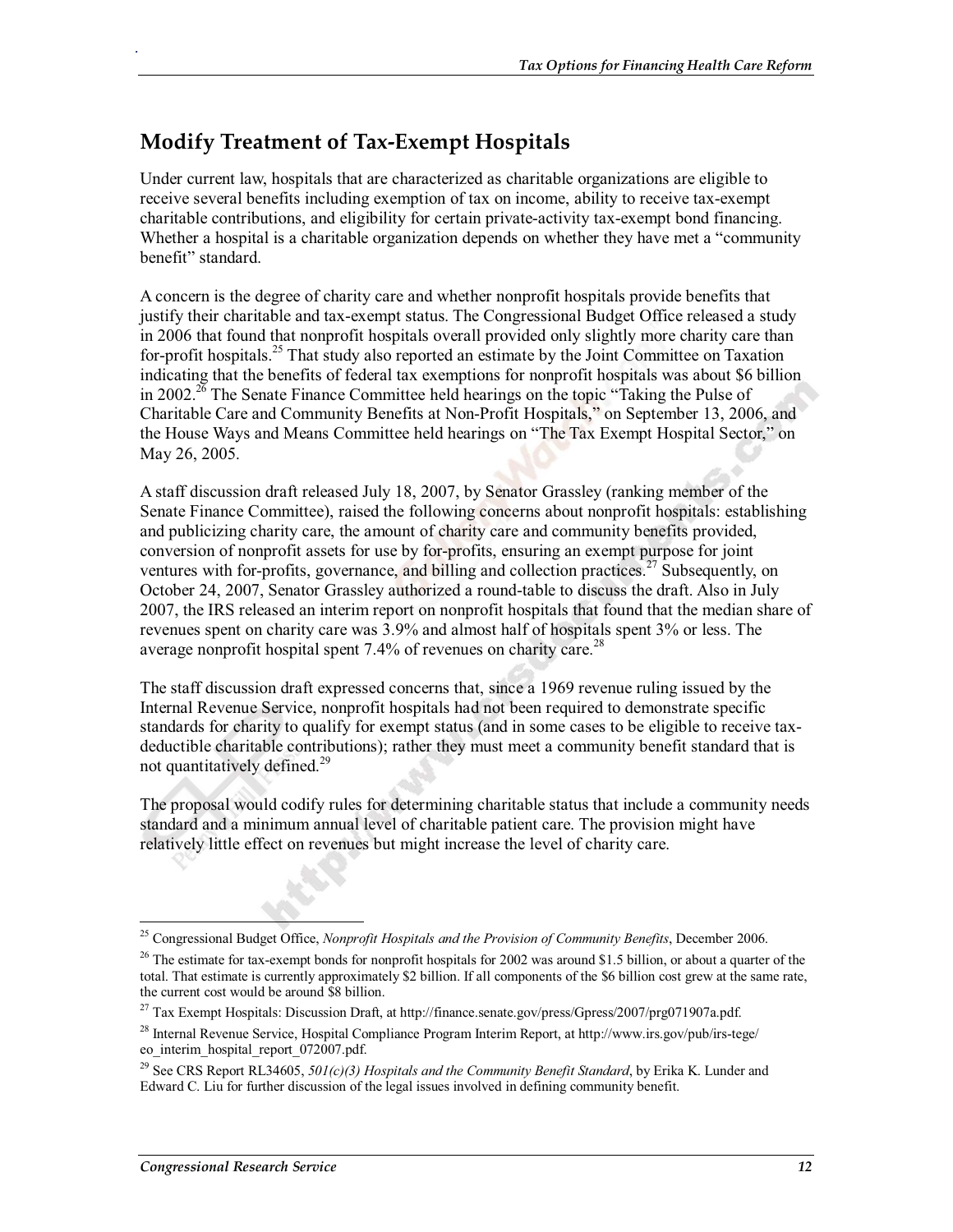## **Flexible Spending Plans/Health Reimbursement Arrangements**

Flexible spending accounts (FSAs) allow reductions in taxable income to fund certain program benefits, which may be chosen under a cafeteria plan or otherwise provided by the employer. A plan provided under a cafeteria approach allows employees to opt for a reduction in salary to provide contributions. Amounts can also be specified under health reimbursement arrangements. Options for raising revenue (in addition to counting these plans as part of benefits for purposes of imposing a general cap) include limits to the amounts contributed or eliminating these contributions. An important reason for concerns about these plans is the "use it or lose it" nature of the plan, with amounts remaining in the account forfeited at the end of the year. For health FSAs, there are concerns that this rule induces excessive spending for individuals with amounts unspent toward the end of the year.<sup>30</sup> Both the House and Senate bills limit these arrangements to \$2,500. H.R. 3590 indexes the amounts by the CPI after 2011.

## **Limiting Qualified Medical Expense Definition**

.

The cost of over-the-counter medication does not count for purposes of the itemized deduction for expenditures in excess of the 7.5% floor, but is covered under health savings accounts, health flexible spending accounts, and health reimbursement accounts. This provision would conform eligible spending for these employer account purposes to those governing the itemized deduction, so that expenditures on over-the-counter medication such as aspirin would not qualify as taxexcludible expenditures from these accounts. Both the House and Senate bills contain these provisions.

### **Restricting Itemized Deductions for Medical Expenses**

Individuals are allowed an itemized deduction for medical expenses above 7.5% of adjusted gross income. JCT estimates the cost at \$10.7 billion per year. The provision, with a significant floor, is aimed at taxpayers who have large medical costs relative to income. It may be more frequently used by those without insurance or for uncovered costs for those with insurance (such as mental health care, dental care, and long-term care). It is claimed by about 12 million taxpayers, or about 9% of tax returns. In part because of the percentage-of-income floor, the medical expense deduction tends to be relatively more beneficial to middle-class taxpayers than other itemized deductions. According to IRS statistics for 2006, 50% of total itemized deductions are claimed by those with \$100,000 or more of income, whereas only 15% of the medical expense deduction is claimed by these higher-income groups. Similarly, whereas 26% of all itemized deductions are claimed by those with incomes in excess of \$200,000, less than 4% of the medical expense deductions are claimed by these groups. Although the deduction may encourage individuals to forego insurance and has an uneven subsidy effect depending on the tax rate of the individual, an argument for retaining the deduction is that individuals with extraordinary medical expenditures are less able to pay.

The Senate bill increases the floor to 10%. The floor remains at 7.5% for individuals aged 65 and older and their spouses through 2016.

<sup>30</sup> See CRS Report RL32656, *Health Care Flexible Spending Accounts*, by Janemarie Mulvey.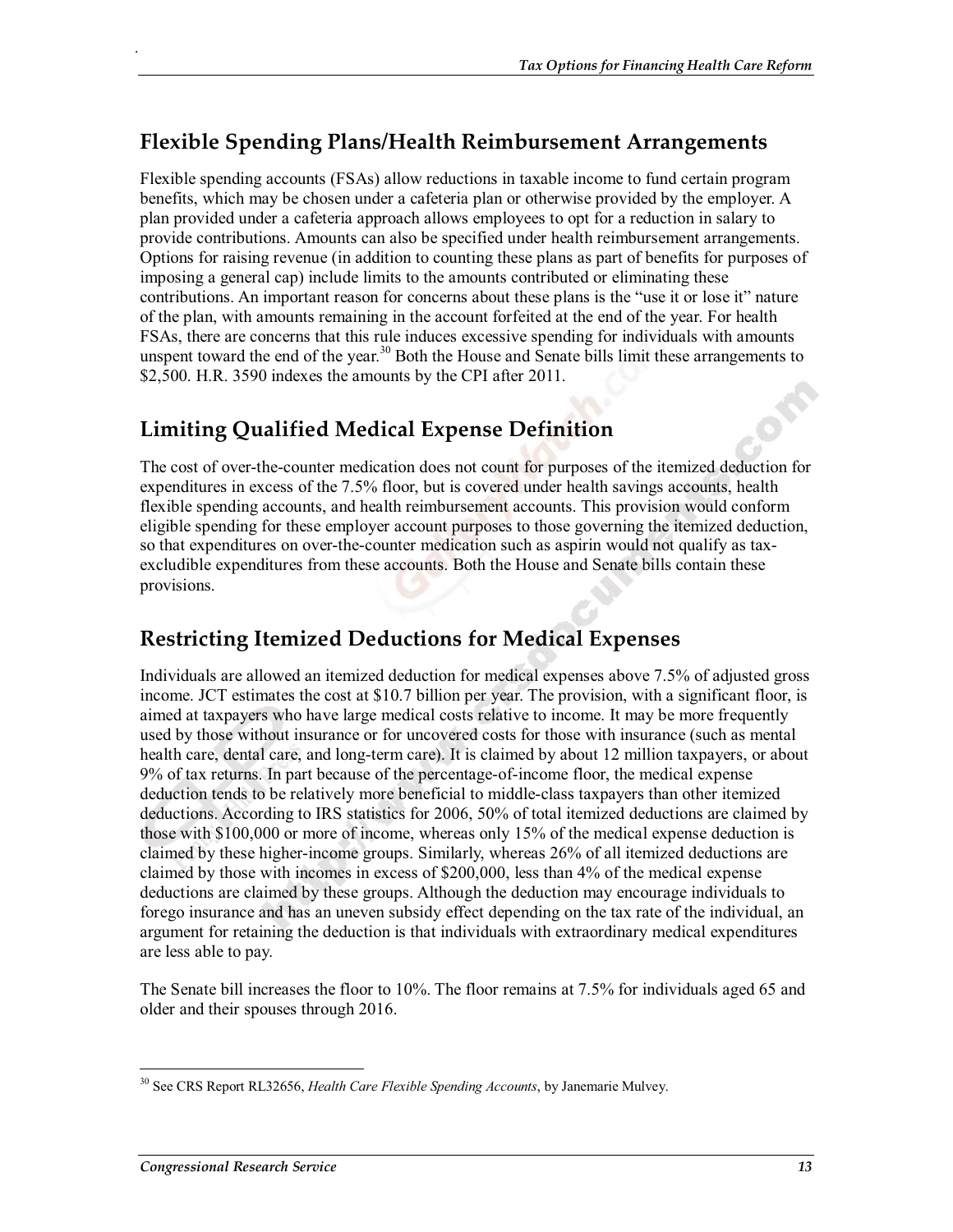## **Special Benefits for Blue Cross**

.

Blue Cross and Blue Shield, along with a few other companies that existed in 1986 and were tax exempt, are eligible for a special deduction of 25% of claims and expenses in excess of surplus (a measure of profit). They are also provided an exception from a rule that approximates the taxation of unearned premiums (premiums that are due under contracts but not received). The revenue loss from this provision is about \$1 billion a year. These provisions were substituted in 1986 for a general tax exemption that arose (in turn) from the perception that these organizations were community service organizations. In 1986, these firms' tax exemptions were removed given the view that their activities were highly similar to commercial insurance. The special benefits were provided as a substitute. The Blues continue to provide some specialized and community rates provisions, which presumably are aided by the tax benefit, but the tax provision also benefits shareholders and other groups. A proposal in the Senate bill would disallow these tax benefits for firms whose premiums are greater than 85% of claims.

## **The President's February 2010 Compromise Proposal and H.R. 4872, the Revenue Reconciliation Act of 2010**

On February 22, 2010, the Obama Administration released a new compromise proposal, which uses H.R. 3590 as a starting point, but offers several modifications to the revenue provisions of this bill.<sup>31</sup> In particular, this new proposal adopts the tax on high-cost health insurance plans included in the Senate-passed H.R. 3590, but delays the effective date of this provision from 2013 to 2018. The President's proposal also modifies this proposed high-cost plan tax by raising the exemption amount to \$27,500 for families and to \$10,200 for individuals.

To make up for the revenue lost by these proposed changes to H.R. 3590's tax on high-cost plans, the Administration's proposal would broaden the Medicare HI tax for high-income taxpayers. Specifically, the President's proposal adopts the revenue provision offered in H.R. 3590 that imposes a 0.9% increase on the HI tax rate to 2.35% for married couples earning more than \$250,000 and individuals earning more than \$200,000. But in addition, the President's plan would also implement a 2.9% assessment on income from interest, dividends, annuities, royalties, and other unearned income for married couples earning more than \$250,000 or individuals earning more than \$200,000.

The President's compromise proposal also includes two revenue provisions contained in the House-passed H.R. 3962. First, the Administration's plan would clarify that certain liquid byproducts derived from paper or pulp processing (known as "black liquor") are not eligible for a cellulosic biofuel tax credit provided for under current law. Secondly, the President's proposal would seek to codify the economic substance doctrine.

The reduction and delay in the tax on high-cost insurance reduces the FY2010-FY2019 revenue from \$148.9 billion to \$32 billion. The additional Medicare tax on high-income taxpayers'

<sup>&</sup>lt;sup>31</sup> These provisions are described in the "The President's Proposal," February 22, 2010, available at http://www.whitehouse.gov/sites/default/files/summary-presidents-proposal.pdf.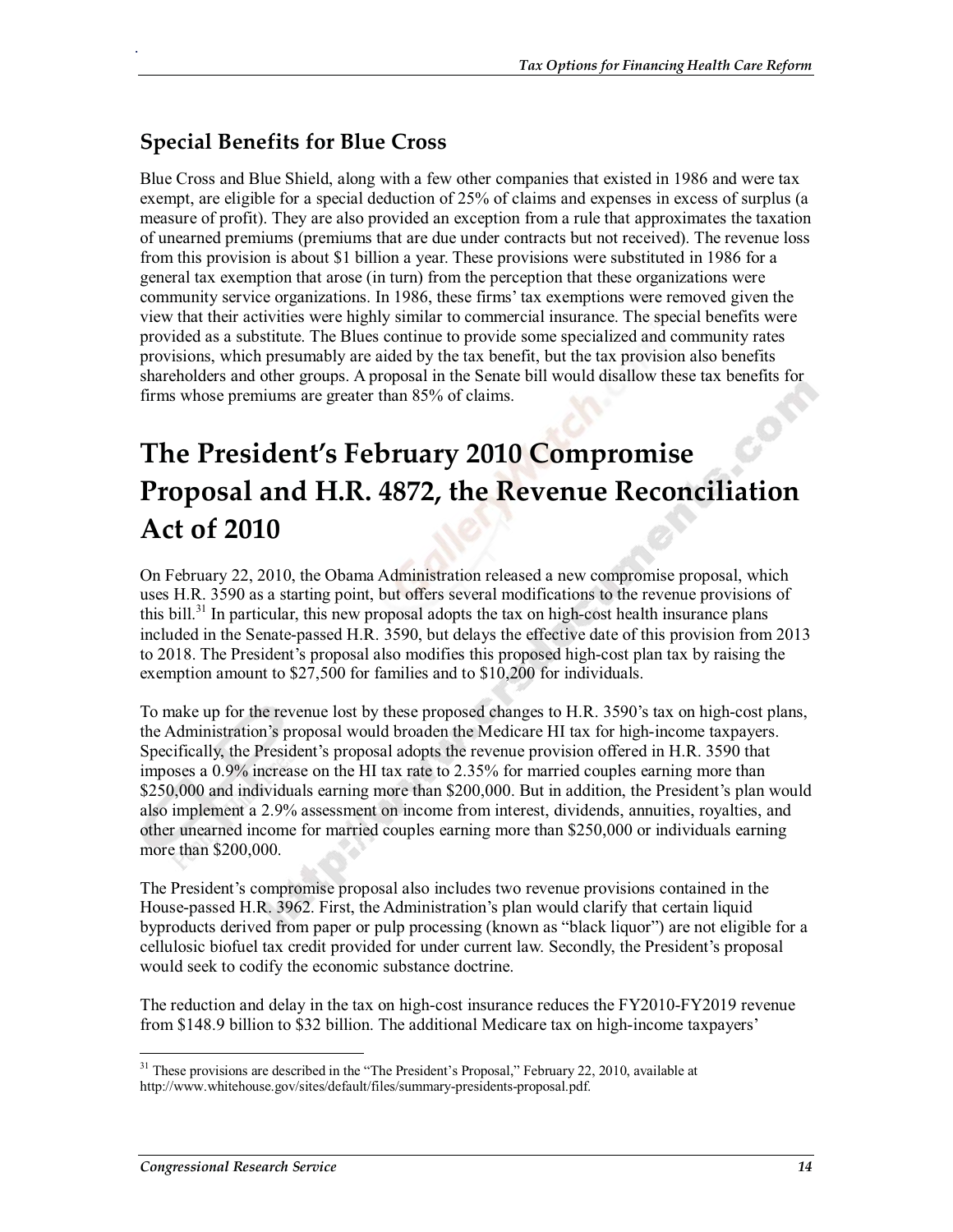investment income increases the revenue gain from \$86.8 billion to \$210.2 billion. The Medicare tax on investment income is set at 3.8%.

On March 22, 2010, the House passed the Senate bill, H.R. 3590, and the President is expected to sign the bill on March 23. The House also passed H.R. 4872, and the Senate is now considering that legislation.

## **Other Health-Related Tax Expenditures as Possible Revenue Raisers**

### **Eliminating or Capping the Exclusion for Employer Health Insurance**

Amounts paid by firms on behalf of their employees for health insurance are excluded from wages and are subject to neither income nor payroll taxes. These health insurance benefits include purchase of group insurance on behalf of employees or self insurance, where employers pay claims. Health coverage may also be selected as part of a "cafeteria" plan where employees choose among a menu of benefits. Deductible contributions may occur through specialized health savings accounts (HSAs) and flexible spending accounts (FSAs) (discussed subsequently).<sup>32</sup> All of these expenses can be excluded from taxable income.

The option of capping the exclusion for employer-supplied health insurance was included in the Senate Finance Committee's revenue options in May 2009. Some other commentators have proposed the elimination of the exclusion. The Finance Committee's options include a dollar limit based on a benchmark plan (such as the Federal Employees Plan) or limits related to income, or both. The Advisory Panel on Tax Reform in the Bush Administration proposed a cap (based on the average cost of insurance) in their tax reform plan.<sup>33</sup>

The employer exclusion has been discussed in part because of the committee's interest in finding health-related financing options. The employer exclusion is the largest health-related income tax benefit, as measured by revenue loss, estimated by the Joint Committee on Taxation (JCT) to cost \$132.7 billion in 2008. The benefits are also excluded from the payroll tax, which causes additional tax revenue losses of \$93.5 billion.<sup>34</sup> The Urban Brookings Tax Policy Center estimated these amounts at \$144.8 billion and \$95.7 billion in 2010, and growing at an average of about  $8\%$  per year.<sup>35</sup> The increased tax revenue from the payroll tax would eventually be offset, in part, by benefit increases.

<sup>32</sup> For additional discussion of the exclusion, see CRS Report RL34767, *The Tax Exclusion for Employer-Provided Health Insurance: Policy Issues Regarding the Repeal Debate*, by Janemarie Mulvey. For a legal discussion, see CRS Report R40635, *Employment-Based Health Coverage and Health Reform: Selected Legal Considerations*, by Jennifer Staman and Edward C. Liu.

<sup>33</sup> The President's Advisory Panel on Tax Reform, *Simple, Fair and Pro-Growth: A Proposal to Fix America's Tax System*, November, 2005.

<sup>34</sup> Joint Committee on Taxation, *Background Materials for Senate Committee on Finance Roundtable on Health Care Financing*, JCX-27-09, May 8. 2009.

<sup>&</sup>lt;sup>35</sup> Leonard Burman, Senate Finance Committee, Roundtable Discussion on "Financing Comprehensive Health Care (continued...)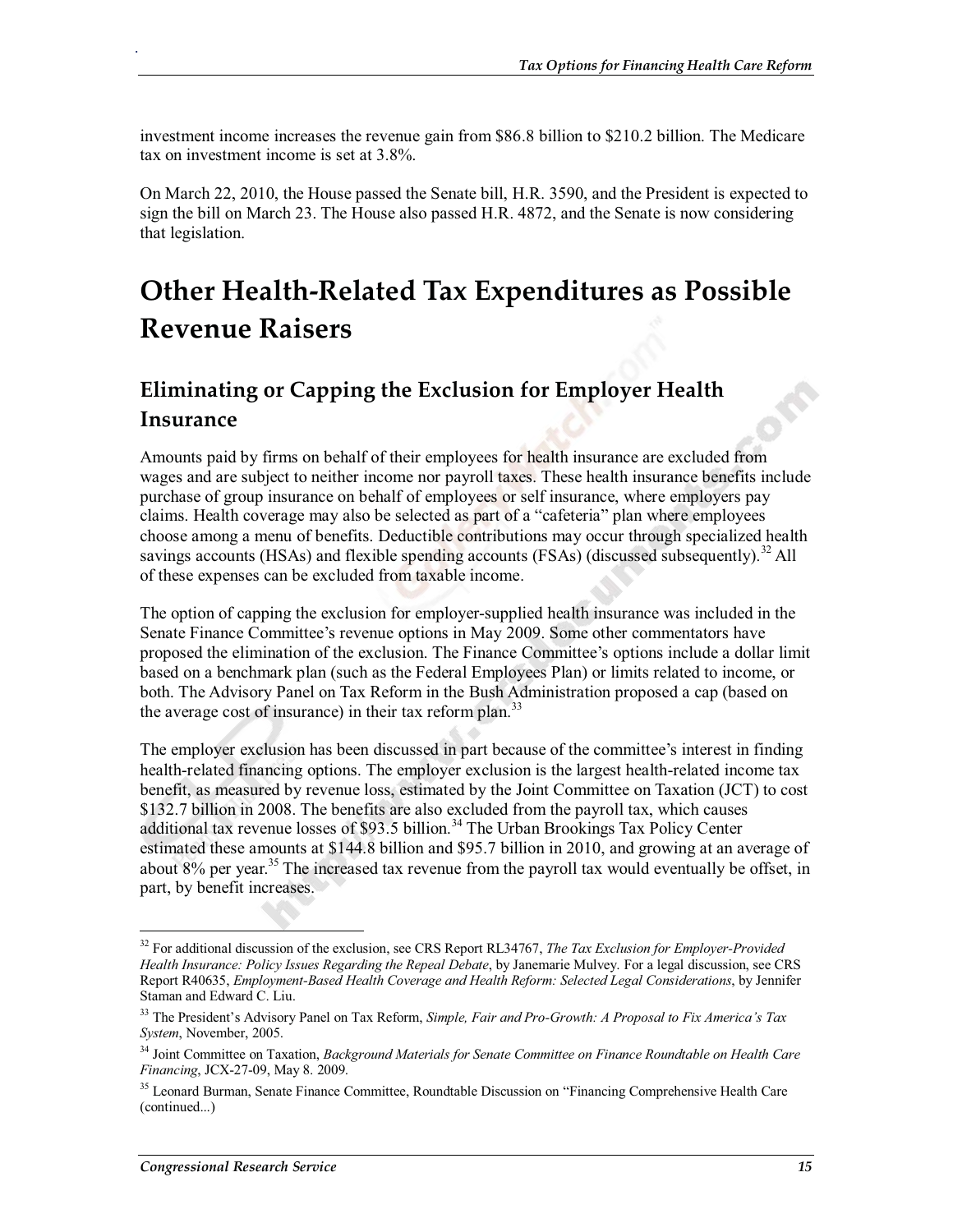A cap would recover only part of this revenue. The JCT has estimated the revenue effect of capping health benefits (including the self-employed deduction, health savings accounts, and flexible savings accounts) at the  $75<sup>th</sup>$  percentile of employer health insurance costs in 2009 and indexed for inflation at \$14 billion in 2010, \$25 billion in 2011, and continuing to rise.<sup>36</sup> This amount is about 10% of the total revenue lost from the tax exemption related to income and payroll taxes. The revenue from a cap depends on whether the cap is indexed or not. If it is indexed, a further consideration is whether the index is for general price inflation or indexed for health price inflation.<sup>37</sup> The Tax Policy Center estimates that a cap based on average health insurance costs in 2009 would, if not indexed, raise \$18.2 billion in 2010 and grow at an average rate of 32%, to reach \$226.5 billion in 2019. If indexed for general price inflation, it would raise \$17.4 billion in 2010, grow at a 29.2% rate, and raise \$174.6 billion in 2019. If indexed for health price inflation it would raise \$10.2 billion in 2010, grow at a rate of 9.8% and raise \$23.6 billion in 2019.<sup>38</sup> A cap at the 90<sup>th</sup> percentile would raise \$4.9 billion in 2010, rising to \$188.8 billion in 2019 if not indexed; it would raise \$4.6 billion rising to \$130.7 billion in 2019 if indexed to general price inflation; and it would raise \$2.4 billion in 2010 and grow to \$5.8 billion by 2019 if indexed to health price inflation. As these estimates indicate, caps need to be indexed to health price inflation to maintain a relatively even revenue stream. (A benchmark plan would be expected to grow at the health price inflation rate.)

The employer exclusion has been criticized on two grounds in addition to the revenue loss involved: the "upside-down" nature of the subsidy that favors high-income employees, and the incentive to purchase too much insurance, which in turn increases the demand for health care and adds to health care costs. Higher-income individuals are more likely to be covered by employer health care insurance and their tax advantages are greater (at least with respect to the income tax) because they have higher marginal tax rates. Every dollar of excluded income in the highest bracket saves an individual \$0.35 in income taxes, but saves the average taxpayer (in the 15% bracket) \$0.15 in income taxes. (In 2011, after the 2001 tax cuts expire, the top bracket will be 39.5%, increasing the value of the deduction for high-income taxpayers.)

The benefits of the payroll-tax exclusion are not as targeted toward higher-income families. Payroll taxes are flat rate taxes, with the Social Security portion subject to an income cap.<sup>39</sup> In addition, the excluded income in the form of health insurance benefits is not likely to rise with an individual's income because group plans provide the same coverage for everyone in the group. Thus it would not be expected to keep pace with income as is the case with many tax deductions and exclusions.

These effects suggest that the tax benefit might not rise as a percentage of income and, therefore, that the additional burden from repealing the tax benefit would not necessarily be progressive. As

<sup>(...</sup>continued)

Reform," May 12, 2009. Witness statements posted at http://finance.senate.gov/sitepages/hearing051209.html.

<sup>36</sup> These estimates are reported in Congressional Budget Office, *Budget Options, Volume I ( Health Care)*, December 2008.

<sup>&</sup>lt;sup>37</sup> Health prices generally rise faster than overall prices; thus, a health price increase will increase the cap more quickly and reduce revenue gains compared to one indexed to general price inflation.

<sup>&</sup>lt;sup>38</sup> Leonard Burman, Senate Finance Committee, Roundtable Discussion on "Financing Comprehensive Health Care Reform," May 12, 2009. Witness statements posted at http://finance.senate.gov/sitepages/hearing051209.html.

<sup>&</sup>lt;sup>39</sup> Note, however, that tax benefits from the payroll-tax exclusion might be viewed differently. Because they are tied to the payroll tax some of this tax saving is offset by future benefit reductions.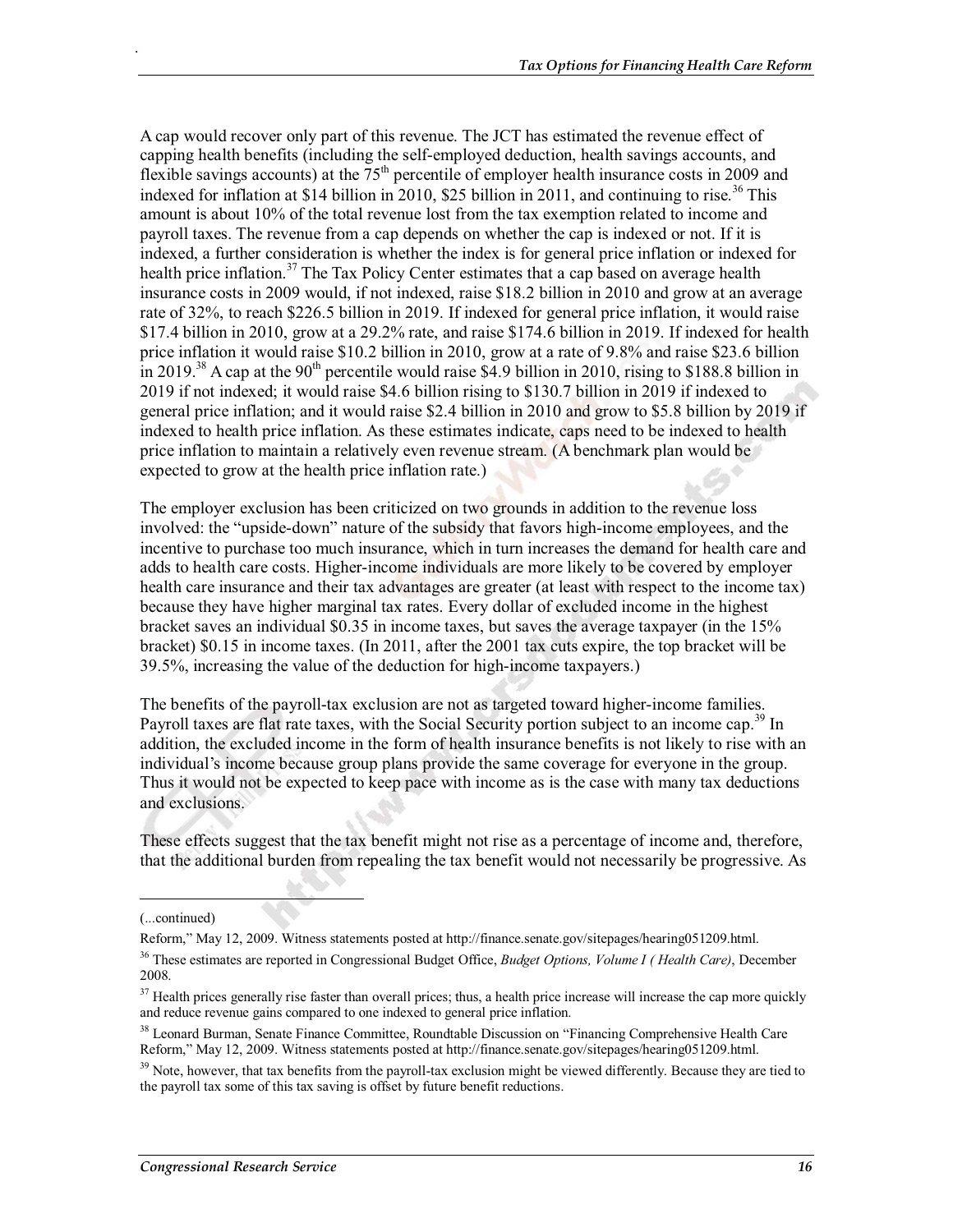shown in **Table 1**, although coverage and the tax increases generally rise with income, the tax effects as a percentage of income (percentage change in after-tax income) are highest in absolute value in the middle income brackets and suggest a tax benefit from the current exclusion that is proportional to income across much of the population. This change would be largely a proportional tax change (relatively constant as a share of income) across the middle income brackets, and with smaller relative burdens on lower- and higher-income taxpayers. A similar relative distribution occurs for across-the-board caps, but a cap related to income would lead to a different distribution.

Note that the average tax increase from repealing the exclusion in **Table 1**, column 4, cannot be directly tied to average size of the health insurance benefit package, which can be quite large. These amounts are averaged across participants and non-participants. Thus the \$1,578 average tax would be \$3,336 if averaged over covered employees. If taxes average around 20% to 25%, the excluded income would be around \$15,000.

| <b>Income</b><br>Quintile | Percentage with<br>Tax Cut | Percentage with<br><b>Tax Increase</b> | <b>Average Federal</b><br><b>Tax Change</b> | Percentage<br><b>Change in After</b><br><b>Tax Income</b> |
|---------------------------|----------------------------|----------------------------------------|---------------------------------------------|-----------------------------------------------------------|
| First                     | 0.7                        | 15.2                                   | \$241                                       | $-2.0$                                                    |
| Second                    | 0.1                        | 41.2                                   | \$969                                       | $-3.5$                                                    |
| <b>Third</b>              | 0.0                        | 61.7                                   | \$1,702                                     | $-3.7$                                                    |
| Fourth                    | 0.0                        | 68.5                                   | \$2,637                                     | $-3.8$                                                    |
| Fifth                     | 0.0                        | 68.2                                   | \$3,424                                     | $-1.9$                                                    |
| Top 1%                    | 0.0                        | 55.4                                   | \$2,700                                     | $-0.3$                                                    |
| Total                     | 0.2                        | 47.3                                   | \$1,578                                     | $-2.8$                                                    |

#### **Table 1. Distributional Effects of Repealing the Employer Exclusion for Health Insurance Benefits**

**Source:** Urban Brookings Tax Policy Center, Table T09-0230, available at http://www.taxpolicycenter.org/ numbers/displayatab.cfm?DocID=2304.

The exclusion has been supported because it reduces adverse selection in the health care market, where less healthy individuals wish to purchase insurance and thereby drive up costs and reduce participation for more healthy individuals. Employer health insurance also covers 62% of the non-elderly population,  $40$  and there are concerns that altering or reducing the tax subsidies might reduce employer participation.<sup>41</sup> (Such concerns would be different if a health care plan were required for employees by an employer mandate or if employers that provided no coverage faced penalties.)

<sup>40</sup> Joint Committee on Taxation, *Background Materials for Senate Committee on Finance Roundtable on Health Care Financing*, JCX-27-09, May 8, 2009.

 $41$  For research indicating that eliminating the exclusion would reduce participation, see Jonathan Gruber and Michael Lettau, "How Elastic is the Firm's Demand for Health Insurance?" *Journal of Public Economics*, Vol. 88, 2004, pp. 1273-1293.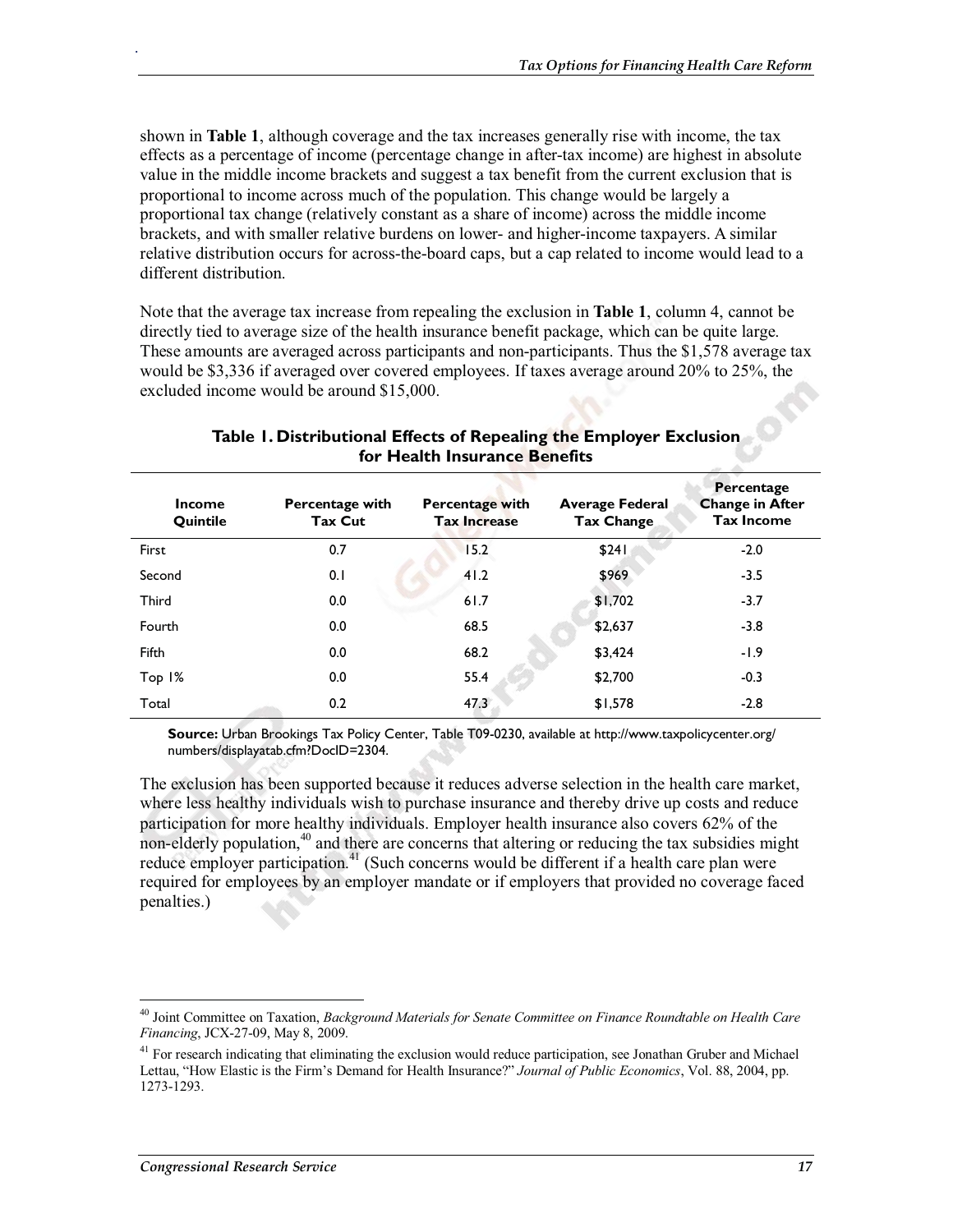One advantage to a cap is that it might address the problem of the tax benefit resulting in purchasing more insurance than would be otherwise desirable, without having much effect on coverage.

A challenge to imposing a cap on the exclusion is the determination of includable income for tax purposes, which could produce inequities as well as administrative burdens. To impose a cap, income must be assigned to the employee to reflect the health insurance exclusion. The true economic costs of health insurance for an employee, and thus for employee groups, vary by geographic location, number of individuals covered (that is, if other family members are included), age, sex, and health status as well as generosity of benefits and the provider network. These individual costs are not separately stated and employer plans involve implicit cost shifting.<sup>42</sup> For example, the young may subsidize the old, and small families may subsidize large ones. Firms that purchase insurance would find their premiums affected by the characteristics of the group, and firms that self-insure would find their claims affected by the group characteristics.

Although varying the amounts of employer insurance benefits included in income by health status is not consistent with the insurance objective of risk sharing, varying by number in the family, age, and location are legitimate issues to consider. Most proposals would envision variations by family coverage, but not necessarily age. Providing for variation by age on an individual basis would result in large inclusions in income of older individuals, which might better reflect the implicit benefits of health insurance but may be undesirable because the costs might be onerous. It might also shift the burden somewhat more toward higher incomes, because older individuals tend to earn more. At the same time, requiring income imputations that do not vary with age might reflect lifetime benefits better but would also impose burdens on younger individuals with lower incomes and may discourage them from participation.

Moreover, not varying the imputed income from health benefits by age will still produce inequities across employees as the average premiums (or costs in the case of the self insured) will differ for firms with older workers or other characteristics. Thus employees who receive essentially the same benefit would have a higher tax imputation in firms with more women, with older employees, and with a less healthy workforce. These characteristics would also vary by geographic location and size (since small firms have higher administrative costs). It might be possible to make adjustments for these characteristics, but that would add to the administrative burden.<sup>43</sup>

Several discussions have suggested that benefits included in income could be set under the same rules as COBRA benefits (provisions under the Consolidated Omnibus Budget Reconciliation Act

 $42$  Note also that there is a difference between the cost (how much premiums or claims would rise when adding an employee) and the value of the plan to the employee. In group plans, the amount of insurance coverage is too large for some participants and too small for others, so that, unlike a normal commodity, the cost does not equal the benefit. Since the costs of fringe benefits are generally expected to reduce wages, some employees are giving up more in wages than the value they place on the benefit. These differences in preferences may occur for reasons independent of health status, such as the degree of risk aversion.

<sup>43</sup> See, for example, Stan Dorn*, Capping the Tax Exclusion of Employer-Sponsored Health Insurance: Is Equity Feasible?* Urban Institute, June 2009, http://www.urban.org/publications/411894.html; Elise Gould and Alexandra Minicozzi, "Who Loses If We Limit the Tax Exclusion for Health Insurance?" *Tax Notes*, March 9, 2009, pp. 1259- 1262.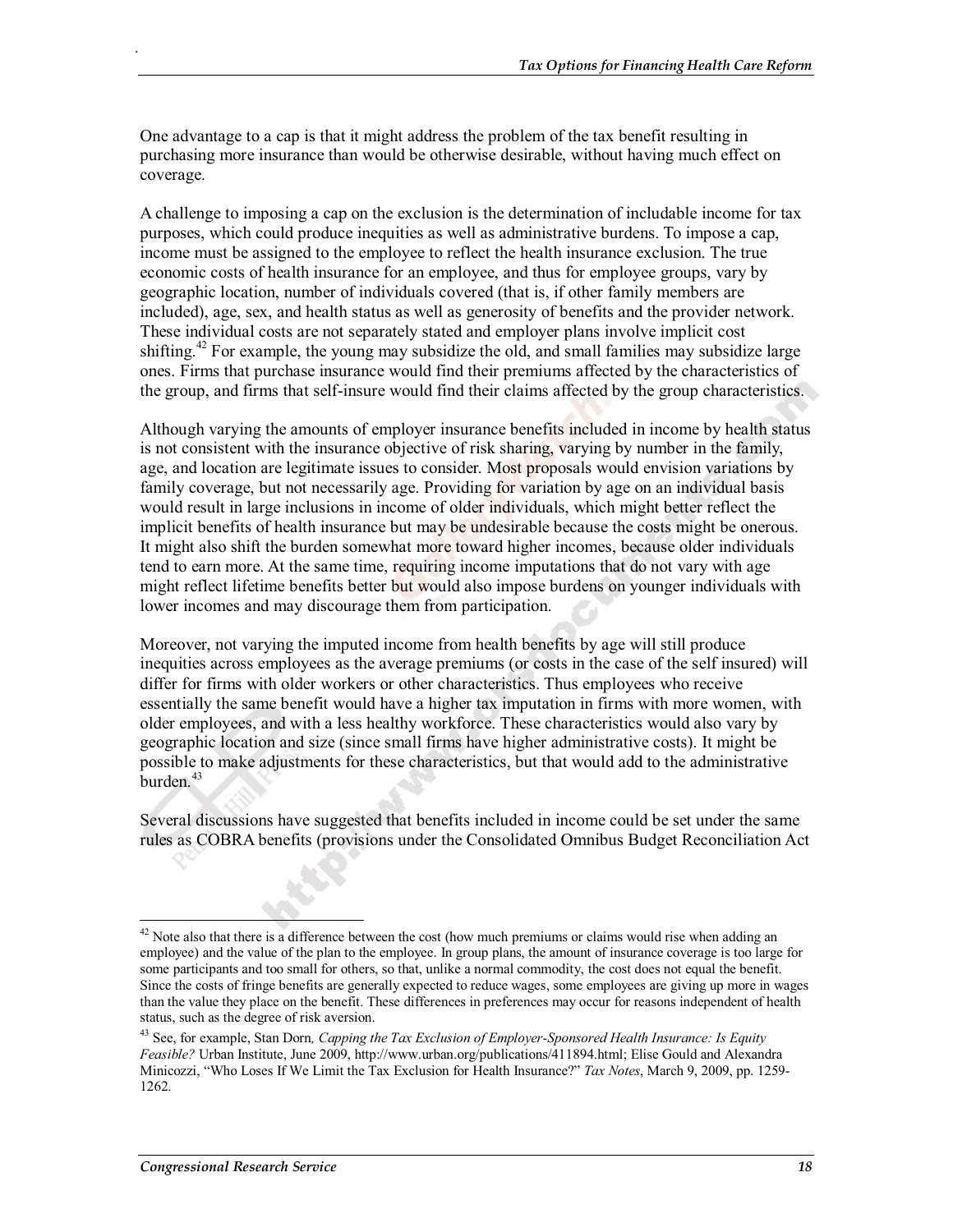of 1985, P.L. 99-272) that allow for continuation of insurance on leaving a job. Whatever rules are built into this provision would then govern the allocation.<sup>44</sup>

The Senate Finance Committee options document also indicates that the exclusion could be reformulated as a deduction, a credit, or a combination of the two. Credits would equalize the treatment across taxpayers of different incomes, and refundable credits would extend the benefit to those without tax liability.

An alternative to the complexities of allocating benefits for employees would be to restrict deductions for employers. Employers are currently allowed to deduct the costs of providing fringe benefits as well as the costs of wages paid. Thus, rather than having income included in employees' income, the deduction available to employers could be reduced or eliminated for insurance costs in excess of a floor (which would correspond to a cap on the employee exclusion under the previous approaches discussed). This approach would also raise revenues and discourage excessively generous health insurance packages. Explicit issues of assignment of benefits to individual employees would not arise, although there would still be issues of equity across firms.

### **Additional Health-Related Tax Expenditure Options**

Other health-related income tax expenditures were considered and listed in the Senate Finance Committee's report.<sup>45</sup> The second-largest tax expenditure is the revenue loss from excluding Medicare benefits from income for tax purposes, estimated by the JCT at \$40.6 billion. Altering this provision would involve significant administrative problems and has not been included in the options. Similarly, the exclusion of medical benefits for military dependents and military retirees (\$3.3 billion) is not included.

#### **Health Savings Accounts**

.

A health savings account (HSA) is allowed for individuals with a high-deductible employer health plan, and it allows tax-deductible contributions to an HSA as well as exclusions (from both income and payroll tax) for contributions from employers.<sup>46</sup> Investment earnings are not taxable, and income is not taxable when paid out if spent on medical costs. Distributions for other purposes are includable in income and subject to a 10% additional tax. The contributions have a dollar cap. Foregone taxes due to HSAs cost about \$0.5 billion per year according to JCT estimates, but the cost is expected to grow somewhat. HSAs are advantageous because they allow individuals to purchase insurance against catastrophic costs but not for more routine costs, thereby reducing the incentive to spend too much on health care because insurance pays for much

<sup>44</sup> See International Foundation of Employee Benefits for a discussion: http://www.ifebp.org/pdf/harker/ COBRA\_Premium\_Determination.pdf.

<sup>&</sup>lt;sup>45</sup> A list is presented in the Senate Finance Committee's options paper. Data on cost and distribution are also found in Joint Committee on Taxation, *Background Materials for Senate Committee on Finance Roundtable on Health Care Financing*, JCX-27-09, May 8, 2009. For a discussion of individual tax expenditures, see United States Senate Committee on the Budget, *Tax Expenditures: Compendium of Background Material on Individual Provisions*, Prepared by the Congressional Research Service, December 2008, http://frwebgate.access.gpo.gov/cgi-bin/getdoc.cgi?dbname= 110\_cong\_senate\_committee\_prints&docid=f:45728.pdf.

<sup>46</sup> See CRS Report RL33257, *Health Savings Accounts: Overview of Rules for 2010*, by Janemarie Mulvey.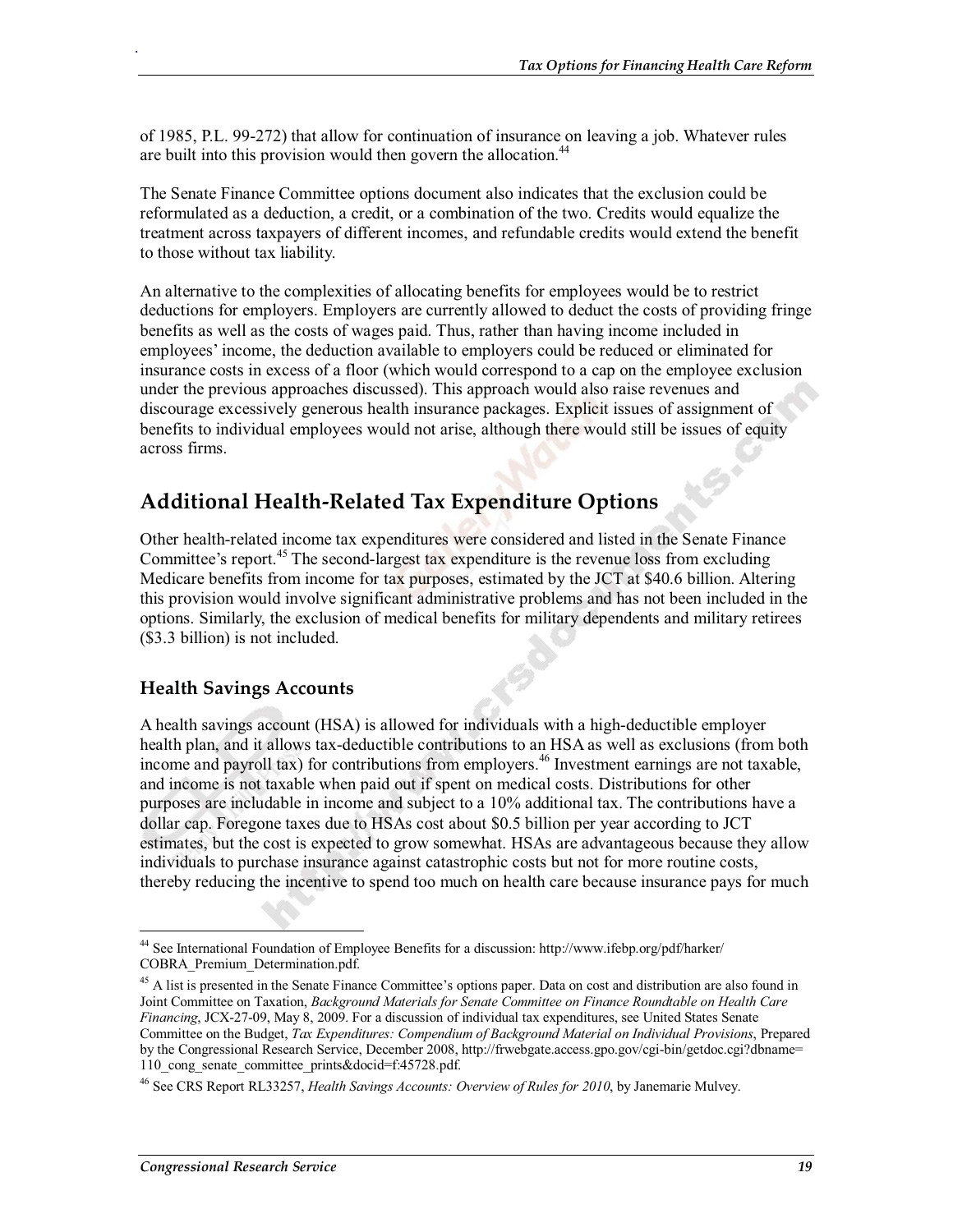of the cost. At the same time, they exacerbate adverse selection, because they attract more healthy individuals out of other insurance pools.

The Finance Committee options paper discusses limiting the amount that can be contributed by the individual under a high deductible health plan and an increase in the penalty for non-medical uses. Distributions from an HSA would only be excludible from income as spending on medical costs if substantiated by the employer or an independent third party. The proposals would also include HSA contributions under a general employer cap.

#### **Modify FICA Tax Exemption**

.

Under current law, students (at a school, college, or university) are excepted from paying FICA taxes (Social Security and Medicare) on certain services while employed by the school they attend. The scope of this exception has been a subject of uncertainty, especially with respect to medical residents. The government's position that this exception does not apply to medical residents has been overturned by some courts. The Senate Finance Committee proposal would codify recent regulations addressing circumstances where services and the course of study are intermingled, clarify the definition of educational institution and study, and also establish a dollar limit for the exception.

#### **Extend Medicare Payroll Tax for State and Local Employees**

The Senate Finance Committee proposal would extend the Medicare coverage and associated taxes to all state and local employees; employees hired before March 31, 1986, not covered by a voluntary agreement, and covered by a retirement plan are not currently subject to payroll taxes. This provision would increase HI taxes (health insurance payroll taxes that finance Medicare). This change would eventually lead to increased Medicare costs due to expanded coverage.

#### **Excise Taxes on Alcohol and Non-Diet Sweetened Beverages**

The May 20, 2009, Senate Finance Committee options paper discusses two excise tax provisions, an increase in taxes on alcoholic beverages and the imposition of a tax on sugared beverages. Other commentators have proposed increases in tobacco taxes, although, this tax was recently increased substantially (from \$0.39 per pack to slightly over \$1) to finance the state children's health insurance program (SCHIP) and is not included in the options paper.<sup>47</sup>

#### *Taxes on Alcoholic Beverages*

Alcoholic beverage taxes apply at different rates to different types of beverages. For distilled spirits, the tax is \$13.50 per proof gallon. Because a proof gallon is 50% alcohol, this tax is the equivalent of \$0.21 per ounce of alcohol. Beer is taxed at \$18 per barrel. Because a beer barrel contains 31 gallons, if beer is 4.5% alcohol, the alcohol in beer is taxed at \$0.10 per ounce, about

<sup>47</sup> See CRS Report RS22681, *The Cigarette Tax Increase to Finance SCHIP*, by Jane G. Gravelle, for a discussion of these taxes. CRS Report R40226, *P.L. 111-3: The Children's Health Insurance Program Reauthorization Act of 2009*, by Evelyne P. Baumrucker et al., discusses the legislation's overall provisions including the taxes on different tobacco products.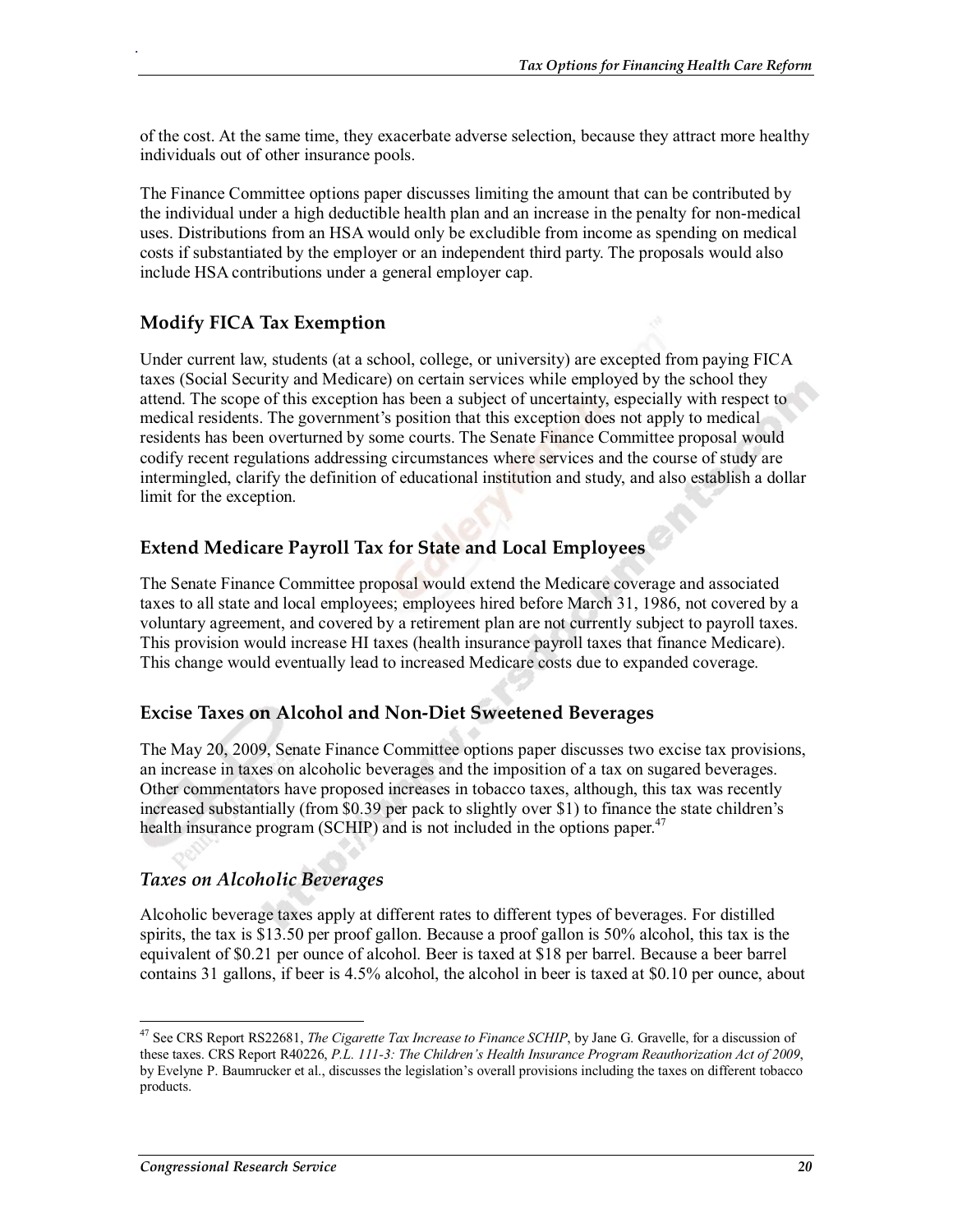half the rate for distilled spirits. Wine is taxed by type.<sup>48</sup> For ordinary table wine of not more than 14% alcohol, the wine is taxed at \$1.07 a gallon. Assuming an alcohol content of 12.5%, the tax per ounce of alcohol is \$0.07.

Alcohol taxes are levied per unit and their real value falls over time due to inflation. They have been revised infrequently, with the last revision in 1991.<sup>49</sup> If the \$13.50 per gallon rate on distilled spirits in 1991 were to have kept pace with inflation, it would be about \$19.60 currently.

Many of the same issues arise with respect to alcohol taxes that are raised with respect to tobacco. Alcohol use has consequences for health costs not only because of the health consequences of heavy drinking (although not necessarily of moderate drinking), but also because it is implicated in auto accidents. Most studies indicate that the external costs imposed by alcohol are larger than the current taxes, while that is not the case for tobacco; they also indicate that consumption is responsive, although not greatly so, to price changes.<sup>50</sup>

Alcohol taxes, like tobacco taxes, tend to be regressive, collecting a larger percentage of the income of low-income individuals.<sup>51</sup> Unfortunately, there is little current distributional data on the effects of individual federal excise taxes; the latest distributional data are from a 1990 Congressional Budget Office study. **Table 2** shows expenditures on alcoholic beverages as a percentage of income by quintile, for total alcohol, and for each type of alcohol. The relative burden of alcohol taxes as a percentage of income, however, would be expected to be more concentrated in lower income classes than is suggested by expenditure data, because higher income classes are likely to buy more expensive alcohols. An upscale bottle of whisky may cost many times that of an inexpensive bottle. Wine prices probably vary by a larger amount. Since the tax would be distributed by alcohol content and not by price, the regressivity of the tax could be significantly greater than suggested by this table. For example, if the average price of distilled spirits is twice as much for the top quintile than for the bottom one, the burden relative to income would be 333% larger rather than 116% larger.

| Quintile | <b>Distilled Spirits</b> | <b>Beer</b> | Wine | Total |
|----------|--------------------------|-------------|------|-------|
| First    | د. ا                     | $\cdot$     | 0.7  | 3.1   |

**Table 2. Distribution of Alcohol Expenditures as a Percentage of Income, 1990** 

<sup>&</sup>lt;sup>48</sup> For still wines, the tax is \$1.07 per gallon if not more than 14% alcohol, \$1.57 per gallon if more than 14% but not more than 21%, and \$3.15 per gallon if more than 21% but not more than 24%. Still wine that is more than 24% alcohol is taxed the same as distilled spirits. Hard apple cider is taxed at \$0.226 per gallon. Champagne and naturally sparkling wines are taxed at \$3.40 per gallon and artificially carbonated wines at \$3.30 per gallon.

 $49$  These taxes have been infrequently revised. Taxes on distilled spirits were at \$10.50 per proof gallon in 1951 and only changed twice since: to \$12.50 in 1985 and \$13.50 in 1991. Taxes on beer were raised from \$8 to \$9 per barrel in 1951, and from \$9 to \$18 in 1991. The tax on ordinary wine has changed only once since 1951, in 1991; prior to 1991 the rates were \$0.17 for wine with alcoholic content under 14%, \$0.67 for 14% to 21% alcoholic content, and \$2.25 for 21% to 24% alcoholic content. The rate on champagnes and sparkling wines increased from \$2.27 per gallon to \$3.40 in 1955; the rate for artificially carbonated wine increased from \$1.92 to \$2.40 in 1955 and to \$3.30 in 1991.

<sup>50</sup> See the articles on these taxes in *The Encyclopedia of Taxation and Tax Policy*, eds. Joseph J. Cordes, Robert D. Ebel, and Jane G. Gravelle, Washington, DC, The Urban Institute, 2005. The article on alcoholic beverage taxes by Thomas F. Pogue is on p. 5 and the article on tobacco taxes by W. Kip Viscusi is on p. 439.

<sup>51</sup> In addition to the data cited in the text, see Citizens for Tax Justice, *Who Pays? A Distributional Analysis of the Tax Systems in All 50 States*, http://www.ctj.org/html/whopay.htm, and Andrew Lyon and Robert Schwab, The Regressivity of Sin Taxes, 1997, http://www.taxfoundation.org/files/58b60c2cd0d1581fe7785de7eb4e9047.pdf.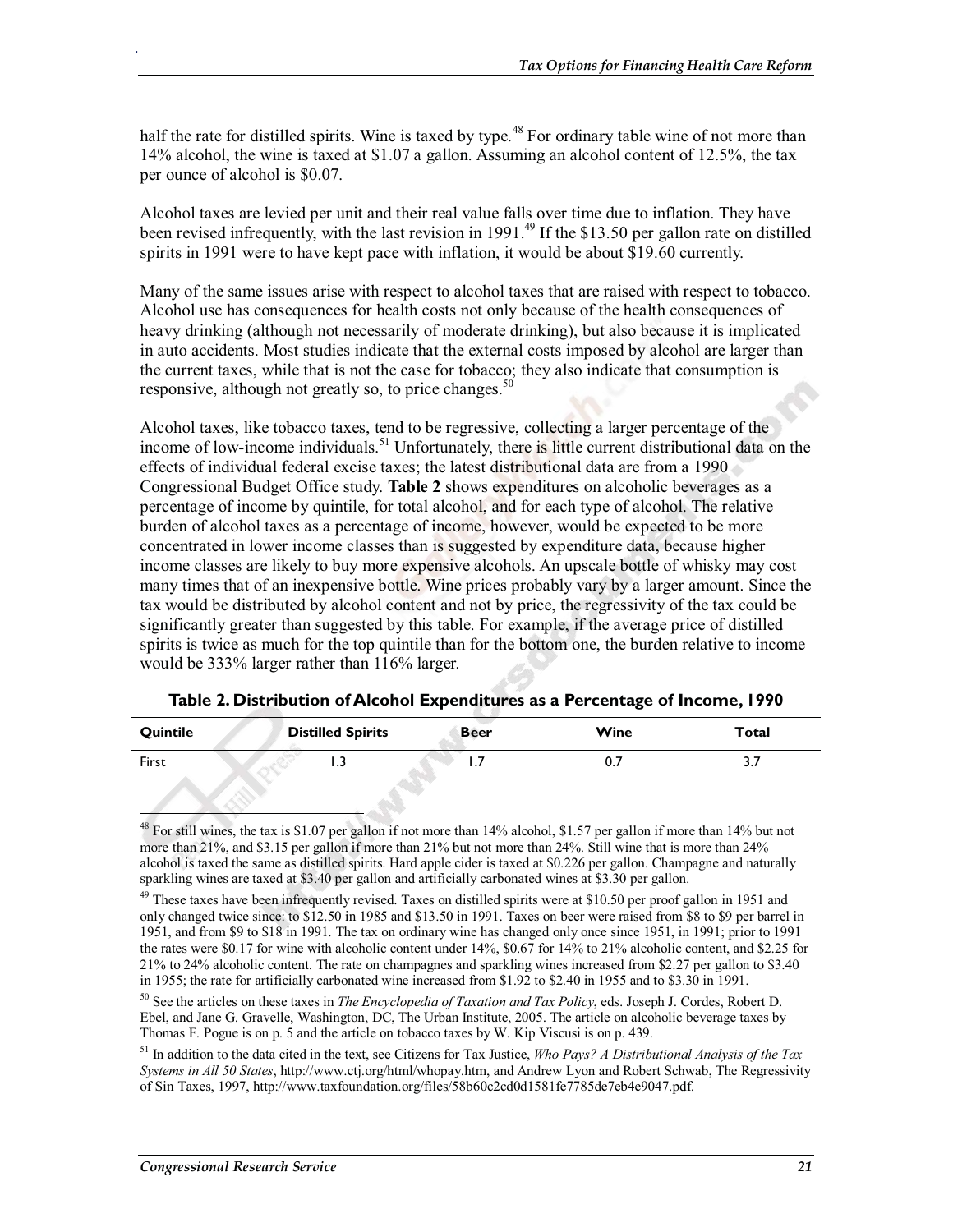| Quintile     | <b>Distilled Spirits</b> | <b>Beer</b>      | Wine | <b>Total</b> |
|--------------|--------------------------|------------------|------|--------------|
| Second       | 0.8                      | $\overline{1.0}$ | 0.4  | 2.3          |
| <b>Third</b> | 0.8                      | $\overline{1.0}$ | 0.5  | 2.2          |
| Fourth       | 0.8                      | 0.9              | 0.5  | 2.2          |
| Fifth        | 0.6                      | 0.5              | 0.4  | 1.6          |
| Total        | 0.8                      | 0.8              | 0.5  | 2.0          |

**Source:** Congressional Budget Office, Federal Taxation of Tobacco, Alcoholic Beverages, and Motor Fuels, August 1990, pp. 29, 31.

The unit tax nature of excise taxes tends, therefore, to make them more regressive than sales taxes. Alcohol taxes are not likely to be quite as regressive as tobacco taxes, however, because the prevalence of purchasing alcohol tends to rise as income increases. Alcohol taxes also burden individuals who do not abuse alcohol but rather consume socially and responsibly and thus are horizontally inequitable.

The proposal would bring the taxes on beer and wine up to the level of that on distilled spirits, and also increase the distilled spirits tax to \$16. With this change, the tax on beer at a 4.5% alcohol level would be \$44.64 cents per barrel and the tax on table wine at a 12.5% alcohol level would be \$3.88 per gallon. Current federal alcohol taxes (2008) collect \$9.4 billion in revenues, with \$4.8 billion for distilled spirits, \$0.9 billion for wine, and \$3.8 billion for beer.<sup>52</sup> (The effect for wine may be a little overstated because it is based on standard table wine, and other products would tend to have smaller increases.) Based on the rate changes the tax on distilled spirits would increase by 18.5% or by \$0.9 billion, the tax on wine would increase by 225% or by \$2.2 billion, and the tax on beer by 148% or \$5 billion. This increase would raise about \$5.7 billion in revenue per year, an amount that is less than the total of excise tax increases of \$8.1 billion due to offsetting reductions in income tax revenues from the deductibility of excise taxes and behavioral responses.<sup>53</sup>

The increase in price should result in a decrease in consumption. The most recent price elasticity estimates (percentage change in quantity divided by percentage change in price) suggest that consumption is not highly responsive to price. These estimates indicate that the elasticity for beer consumption is 0.16 (that is, a 10% increase in price leads to a 1.6% decrease in consumption).<sup>54</sup> The elasticity for wine consumption is 0.58, and the elasticity for consumption of spirits 0.39. The overall elasticity for a proportional change in price is 0.52. Current sales of alcohol are \$99.3 billion for beer, \$61.1 billion for distilled spirits, and \$27.2 billion for wine, for a total of \$187.6 billion.<sup>55</sup> For beer, prices would rise by 5%, for wine 8.1%, and for spirits 1.5%. Applying these elasticities suggests a 0.8% decrease in beer consumption, a 4.7% decrease in wine consumption, and a 0.6% decrease in consumption of spirits. Older elasticity estimates were somewhat higher:

<sup>52</sup> Data from the Alcohol and Tobacco Tax and Trade Bureau, *Cumulative Summary*, Fiscal Year 2008, http://www.ttb.gov/statistics/final08.pdf.

<sup>53</sup> Congressional Budget Office, *Budget Options*, February 2007. Typically, excise tax revenue estimates are reduced by about 25% to account for the income tax offset.

<sup>&</sup>lt;sup>54</sup> These elasticities are reported in the National Institutes of Health, National Institute on Alcohol Abuse and Alcoholism, 10<sup>th</sup> Special Report to the U.S. Congress on Alcohol and Health, June 2000, pp. 342-342, http://pubs.niaaa.nih.gov/publications/10report/printing.pdf.

<sup>55</sup> Standard and Poors Industry Survey, *Alcoholic Beverages and Tobacco*, May 9, 2009.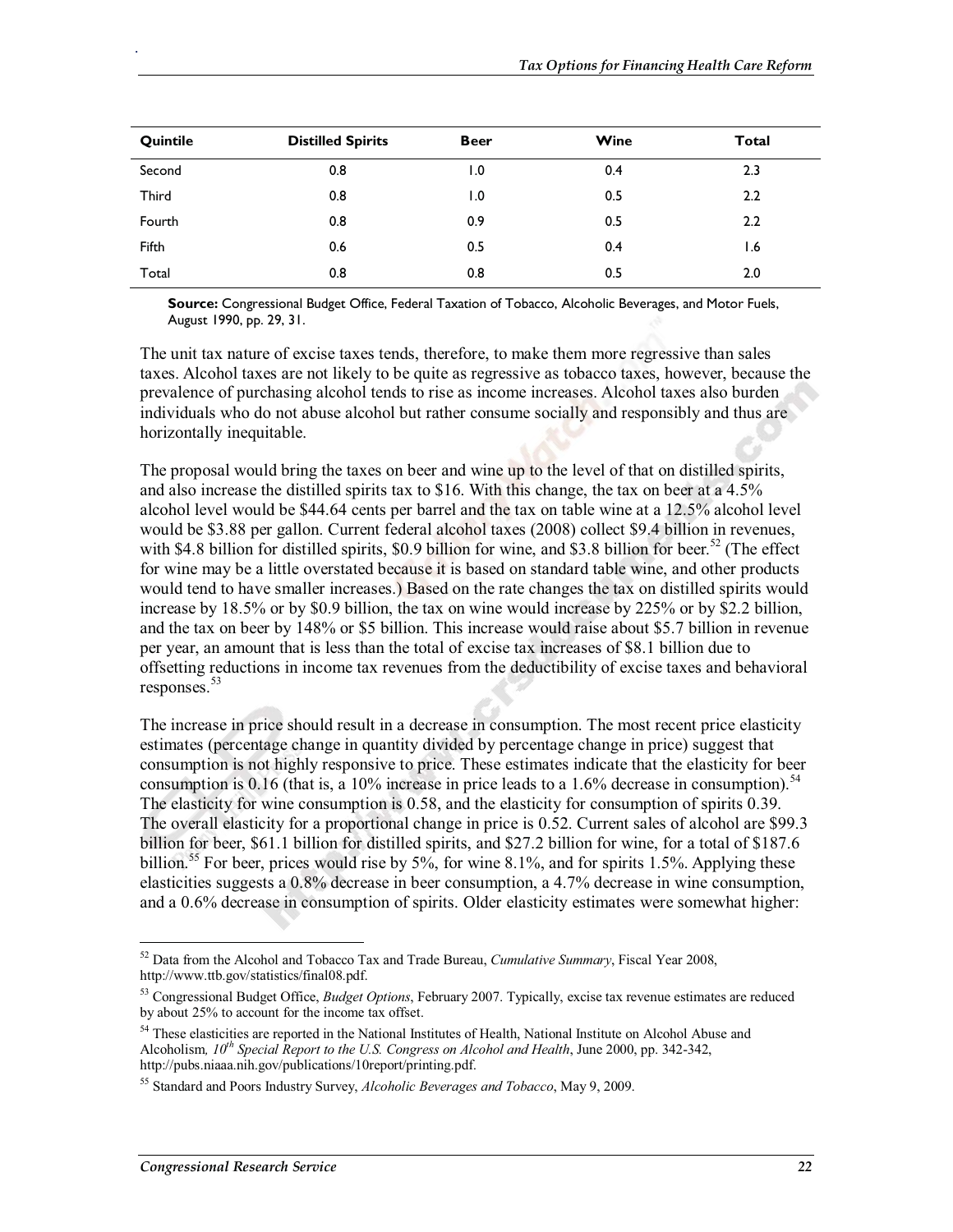0.3 for beer, 1.0 for wine, and 1.5 for spirits. These elasticities would imply a 1.5% decrease for beer, an 8.1% decrease for wine, and a 2.2% decrease for spirits.

#### *Tax On Non-Diet Sweetened Beverages*

.

This proposal would impose a tax on non-diet sweetened beverages. According to testimony at the Senate Finance Committee roundtable discussion, a tax of one cent per 12-ounce can would raise about \$1.5 billion per year, and a tax of one cent per ounce would raise about \$17 billion.<sup>56</sup>

Unlike with alcohol and tobacco, neither the effect of consumption of these beverages on health nor the imposition of additional costs on society has been the subject of a great deal of study. Like any per unit tax, the tax is likely to be regressive.<sup>57</sup> Some might question the singling out of this particular food source, since taxes could be imposed on many other unhealthy items (e.g., candy, snacks, fast food). Most food items without close substitutes have small price elasticities.

## **Health Care Reform Financing Proposals Made by the President in 2009**

#### **Limit Itemized Deductions**

Individual taxpayers may elect to take a standard deduction, or they may itemize deductions: these deductions include certain taxes paid at the state and local level, home mortgage interest, charitable contributions, medical expenses above a floor, and casualty losses above a floor, as well as some minor miscellaneous deductions. As noted above, one such deduction is medical expenses, but it accounts for less than 6% of the total. The largest share of itemized deductions are those for mortgage interest (36%) and taxes (35%). Almost 60% of taxes that are deducted reflect income taxes and most of the remainder are property taxes on owner-occupied homes. The charitable deduction accounts for the third-largest share, about 15% of the total.

A primary feature of President Obama's tax proposals to fund health care reform is capping the value of itemized deductions for the top two tax rates to 28%. Under current law these rates are 33% and 35%; after 2010, when the 2001 tax cuts expire, these rates will rise to 36% and 39.5%. This provision, when fully effective (in FY2012), would be expected to raise revenues by about \$25 billion.

Itemized deductions benefit only about one-third of taxpayers and, as with any deduction or exclusion, the value rises with the marginal tax rate. Thus a dollar of tax, interest, or charitable contribution benefits a taxpayer in the top bracket by \$0.35 on the dollar, whereas it benefits the

<sup>56</sup> Michael F. Jacobson, Senate Finance Committee, Roundtable Discussion on "Financing Comprehensive Health Care Reform," May 12, 2009. Witness statements posted at http://finance.senate.gov/sitepages/hearing051209.html. Testimony at the roundtable discussion on financing health care, May 12, 2009.

 $57$  Calculations by Thomas Hungerford, CRS, indicated that a three-cent tax per 12-ounce can as a percentage of income would be, for each quintile beginning with the lowest, 0.21, 0.11, 0.08, 0.06, and 0.03. Thus, the burden relative to income in the lowest income group is three times that in the highest income group.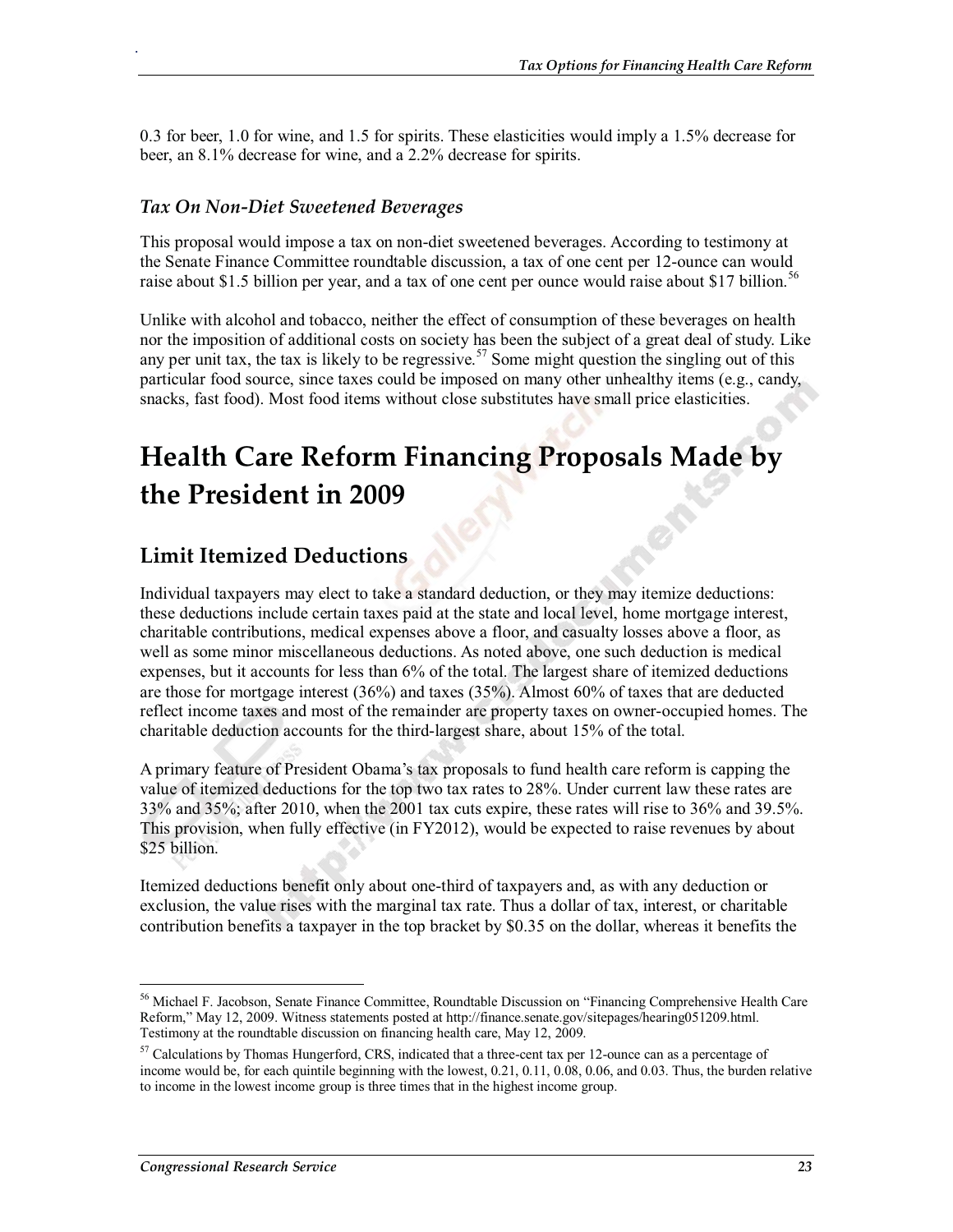taxpayer in the 15% bracket by \$0.15. When the 2001 tax cut expires after 2010, the top tax rate will be 39.6%.

This proposal's tax increases would be concentrated on high-income taxpayers, who constitute the top  $2\%$  of incomes.<sup>58</sup> The provision would primarily affect taxpayers with incomes more than \$250,000. The \$200,000-to-\$500,000 income class accounts for 11.4% of itemized deductions and the \$500,000-and-over income class about 14.6%. Thus, these taxpayers probably account for around one-fifth of itemized deductions. While the shares of different types of deductions are similar for the \$200,000-to-\$500,000 class as they are for taxpayers as a whole, the \$500,000 and-above class accounts for about 4% of mortgage interest deductions, about 3% of property taxes deductions on homes, and about 32% of charitable contributions deductions. Thus while some concern was expressed about the effect of this provision on housing, the major issue surrounding these proposals was the potential effect on charitable contributions.

Several studies have, however, suggested that this effect is likely to be modest, perhaps around a 1% reduction in giving depending on the assumptions.<sup>59</sup> This small effect occurs because of the small effect of the limit on the tax benefit of the deduction, the limited share of total charitable giving affected, and the limited behavioral responses. Those charitable objectives more favored by higher-income individuals, such as health, art, and education, would have larger effects, while giving to religious organizations or for basic welfare would have smaller effects.

If charitable giving is the primary concern, these deductions could be excluded from the cap; this change would sacrifice about one-quarter of the expected revenue gain.

Other commentators have included much more significant restrictions on the value of itemized deductions. Burman, for example, discusses an option of limiting all itemized deductions to 15%, which he projects would raise \$141 billion in  $2011.^{60}$ 

### **Other Base-Broadening Provisions**

.

President Obama proposes some additional base-broadening provisions whose revenues would be dedicated to financing health care reform.

The first category of these proposals is a set of provisions to reduce the tax gap and increase compliance by increasing information reporting and providing some additional administrative changes. Altogether, these tax provisions result in about \$1 billion of revenue gain when fully in place.

<sup>58</sup> According to Internal Revenue Service *Statistics of Income* data, 1.9% of taxpayers fall into the two top marginal rate brackets and some small fraction of these returns do not itemize.

<sup>59</sup> See CRS Report R40518, *Charitable Contributions: The Itemized Deduction Cap and Other FY2011 Budget Options*, by Jane G. Gravelle and Donald J. Marples; Paul N. Van de Water, *Proposal to Cap Deductions for High Income Households Would Reduce Charitable Deductions by Only About 1%*, Center on Budget Policy and Priorities, available at http://www.cbpp.org/cms/index.cfm?fa=view&id=2700; *How Changes in Tax Rates Might Affect Itemized Charitable Giving,* by Deb Partha and Mark O. Wilhelm, The Center on Philanthropy at Indiana University found a reduction of less than 1%.

<sup>60</sup> Leonard E. Burman, Senate Finance Committee, Roundtable Discussion on "Financing Comprehensive Health Care Reform," May 12, 2009. Witness statements posted at http://finance.senate.gov/sitepages/hearing051209.html.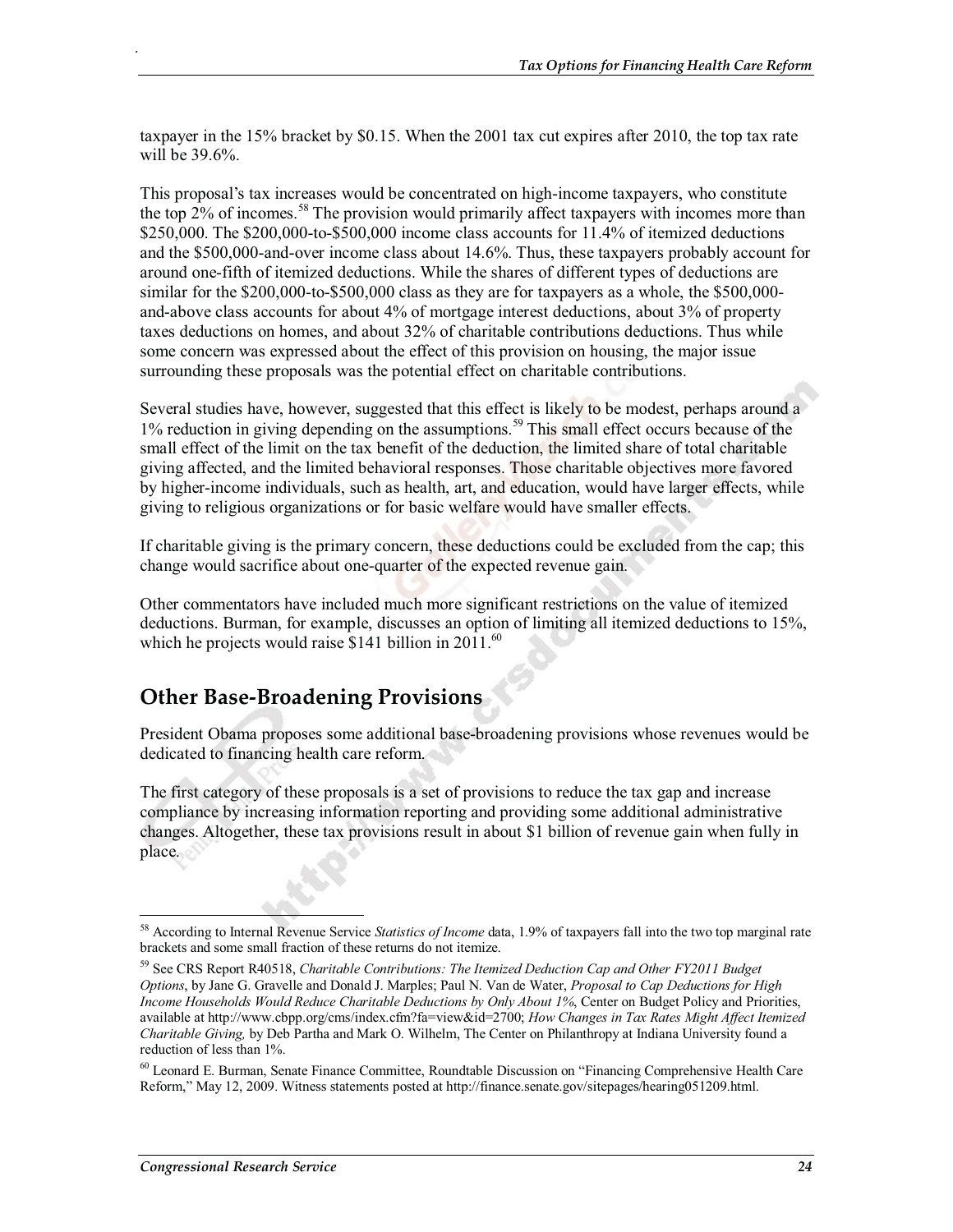A second set of provisions involves some relatively narrow revisions that fall into three basic categories: tax provisions affecting financial institutions and insurance companies, revisions of certain tax accounting methods, and revisions in the estate tax, primarily limiting the amount of valuation discounts.<sup>61</sup> Taken together, this second set of provisions raises around \$5 billion to \$6 billion per year. The largest single provisions over the 10-year budget window, in revenue loss, are the restrictions on valuation discounts for family-owned assets for purposes of the estate tax (raising slightly under \$2 billion in the initial years), the modification of corporate-owned life insurance (slightly under \$1 billion in the earlier years), and the repeal of a certain inventory valuation method that allows the use of the lower of cost or market value (causing a rise up to almost \$2 billion and then a decline to \$0.3 billion).

## **Other Tax Options to Finance Health Care**

A wide variety of other income tax provisions could potentially be used to provide additional revenues, including rate increases, widening the rate brackets, expanding the base, or increasing the tax rate on favored income items, such as dividends and capital gains.

Burman, for example, suggests reducing the indexing of the rate brackets to the Consumer Price Index (CPI) minus  $1\%$  rather than the CPI.<sup>62</sup> The justification for this revision is that the CPI overstates the cost of living change because it does not account for the shift in the composition of spending to those items with smaller relative price increases. This proposal is estimated to raise \$8 billion in 2010 and \$50 billion in 2019. It also has the advantage of growing over time, which may be helpful in financing a growing health care plan.

Shea suggested increasing the capital gains tax, taxing carried interest (certain earnings of investment fund managers) as ordinary income, reforming international tax enforcement, and repealing LIFO (last-in, first-out inventories).63 Revenue estimates for a number of these items are contained in the Treasury's "Greenbook": raising tax rates on capital gains and dividends would raise about \$5 billion, carried interest would initially raise about \$3 billion,  $64$  and LIFO repeal would raise about \$6 billion.<sup>65</sup> The revenue raised from international reforms depends on the nature of the changes, but international provisions in the President's proposal in total raise more than \$20 billion.

## **Payroll Tax Increases**

.

Another source of revenue would be increases in payroll taxes, either by raising the rates or raising the earnings ceiling. Burman estimates that an increase in both the employee and the

<sup>&</sup>lt;sup>61</sup> Valuation discounts are often allowed when property is left to a family group where no individual has control; the justification for the discount is that the value or the property is reduced by the lack of control.

<sup>&</sup>lt;sup>62</sup> Leonard E. Burman, Senate Finance Committee, Roundtable Discussion on "Financing Comprehensive Health Care Reform," May 12, 2009. Witness statements posted at http://finance.senate.gov/sitepages/hearing051209.html.

 $63$  Gerald Sheas, Senate Finance Committee, Roundtable Discussion on "Financing Comprehensive Health Care Reform," May 12, 2009. Witness statements posted at http://finance.senate.gov/sitepages/hearing051209.html.

<sup>64</sup> See CRS Report RS22717, *Taxation of Private Equity and Hedge Fund Partnerships: Characterization of Carried Interest*, by Donald J. Marples.

<sup>65</sup> The U.S. Department of Treasury's "Greenbook," *General Explanation of the Treasury's Fiscal 2010 Revenue Proposals*, May 2009, http://www.treas.gov/offices/tax-policy/library/grnbk09.pdf.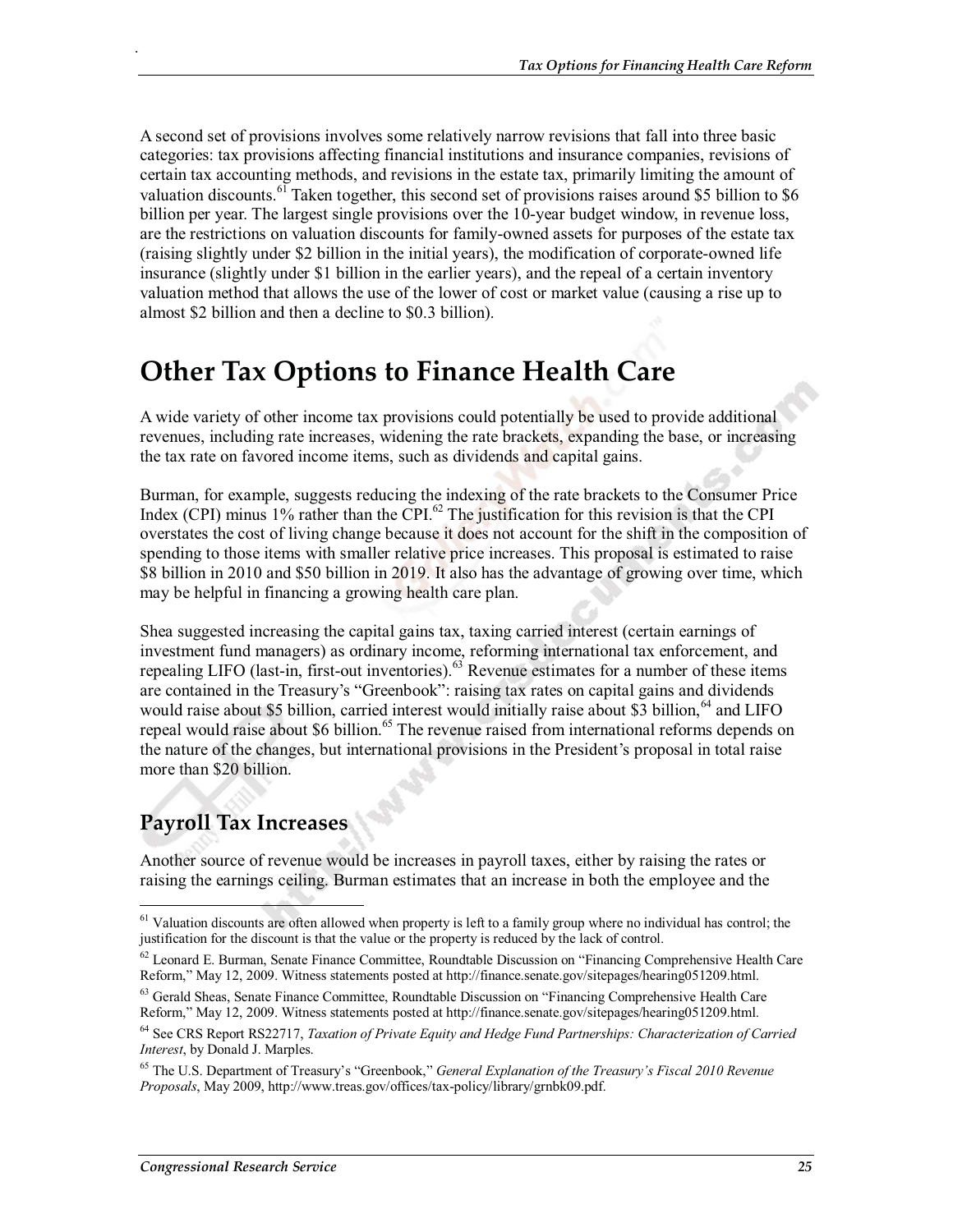employer share of payroll taxes would raise about \$100 billion in revenue per year. He also estimates that eliminating the Social Security earnings cap would raise \$84 billion. In the latter case, some of the savings would eventually be offset by benefit increases unless the earnings were decoupled from benefits.<sup>66</sup>

### **New Revenue Sources: VAT or Cap and Trade**

.

Another possibility for raising revenue is to turn to an entirely new revenue source. Burman, for example, proposed a 10% value added tax (VAT), which would raise \$600 billion. Another option for an additional revenue source is a carbon tax or the auction revenue from a cap and trade carbon emissions permit system.<sup>67</sup>

The VAT, in addition, would be a new tax with all of the administrative compliance problems associated with such a tax. If very large sources of revenue are not desired, it might not be worth the administration and compliance costs. It would also be difficult to put into place quickly and would involve a number of transition and other problems. The carbon tax or cap and trade would also be difficult to put into place and would involve other important program issues that need to be settled. As with excise taxes, these taxes would be regressive.

Gallery Grands

<sup>66</sup> Leonard E. Burman, Senate Finance Committee, Roundtable Discussion on "Financing Comprehensive Health Care Reform," May 12, 2009. Witness statements posted at http://finance.senate.gov/sitepages/hearing051209.html.

 $67$  Since taxes will be passed on to consumers, refunding revenues to producers would create a windfall; hence, these revenues could be available for other uses.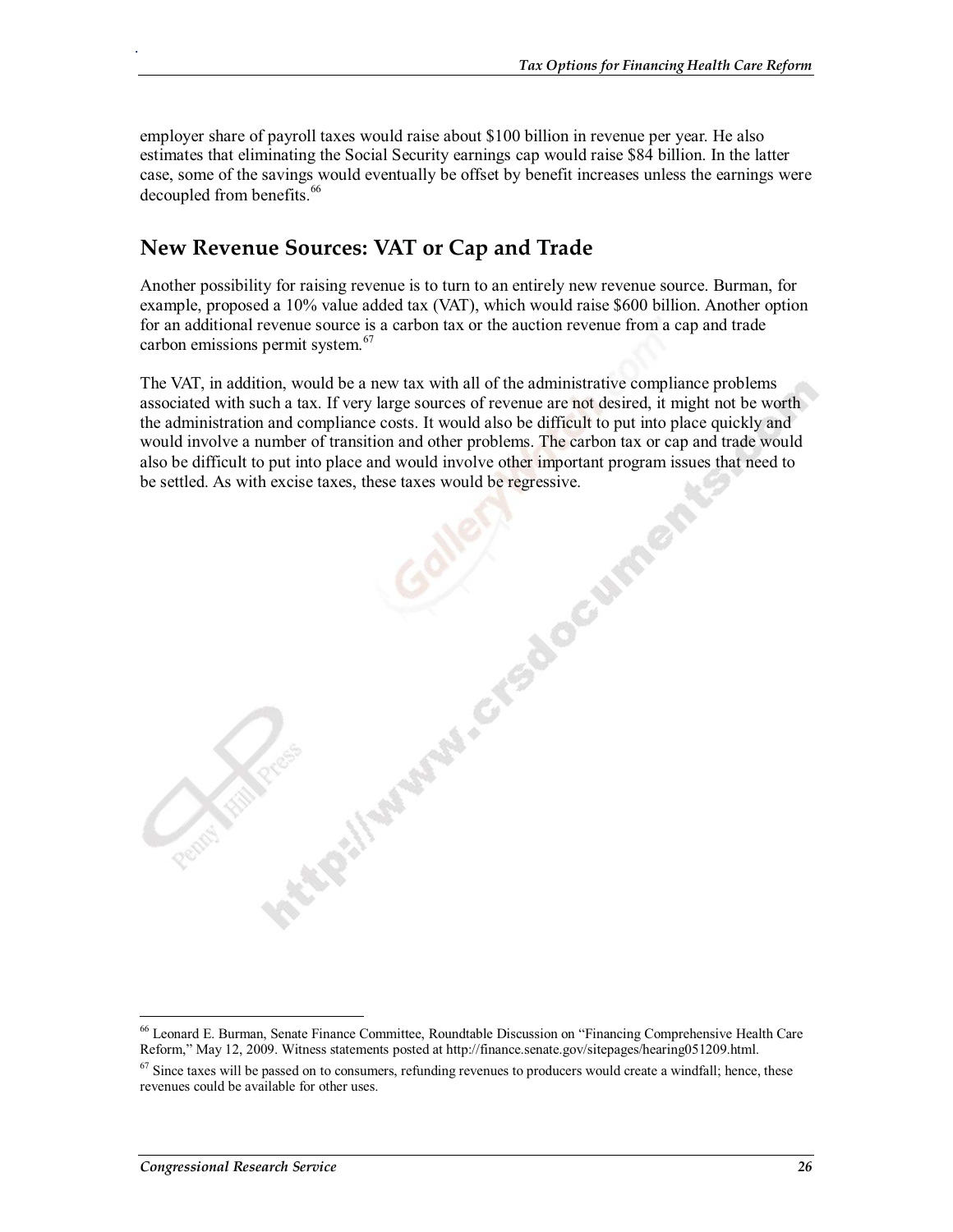## **Appendix. Revenue Effects**

.

**Table A-1** provides a comparative list of all revenue provisions and revenue-related reform proposals currently included in H.R. 3962 and H.R. 3590.

#### **Table A-1. Tax Provisions and Estimated Revenue Effects for FY2010-FY2019: H.R. 3962 (House Bill), H.R. 3590 (Senate Bill), and Combined Effects of H.R. 4872 (Reconciliation Bill and Senate Bill)**

|                                                                                                                                                                                                                                                                         |                                                  |                                                  | <b>Revenue</b><br><b>Effects of</b> |  |
|-------------------------------------------------------------------------------------------------------------------------------------------------------------------------------------------------------------------------------------------------------------------------|--------------------------------------------------|--------------------------------------------------|-------------------------------------|--|
| <b>Tax Provision</b>                                                                                                                                                                                                                                                    | <b>Revenue</b><br><b>Effects of</b><br>H.R. 3962 | <b>Revenue</b><br><b>Effects of</b><br>H.R. 3590 | H.R. 4872<br>and H.R.<br>3590       |  |
| Impose a 5.4% Surtax on AGI in Excess of \$500,000 (\$1,000,000 for<br>Joint Returns); Not Indexed for Inflation                                                                                                                                                        | 460.5                                            |                                                  |                                     |  |
| Impose a 2.5% Ad Valorem Excise Tax on First Taxable Sale of<br><b>Medical Devices</b>                                                                                                                                                                                  | 20.0                                             |                                                  |                                     |  |
| Impose Annual Fee on Manufacturers and Importers of Certain<br><b>Medical Devices</b>                                                                                                                                                                                   |                                                  | 19.2                                             | 20.0                                |  |
| Require Information Reporting on Payments to Corporations                                                                                                                                                                                                               | 17.1                                             | 17.1                                             | 17.1                                |  |
| Delay Implementation of Worldwide Interest Allocation Until 2020                                                                                                                                                                                                        | 6.0                                              |                                                  |                                     |  |
| Limit Treaty Benefits for Certain Deductible Payments                                                                                                                                                                                                                   | 7.5                                              |                                                  |                                     |  |
| Codify Economic Substance Doctrine and Impose Penalties for<br>Underpayments                                                                                                                                                                                            | 5.7                                              |                                                  | 5.7                                 |  |
| Extend Certain Health Benefits Applicable to Spouses and Dependents<br>to Eligible Designated Beneficiaries                                                                                                                                                             | $-4.0$                                           |                                                  |                                     |  |
| Second Generation Biofuel Producer Credit                                                                                                                                                                                                                               | 23.9                                             |                                                  | 21.6                                |  |
| Tax on individual Without Acceptable Health Care Coverage                                                                                                                                                                                                               | 29.0                                             |                                                  |                                     |  |
| Election to Satisfy Health Coverage Participation Requirements                                                                                                                                                                                                          | 45.0                                             |                                                  |                                     |  |
| Health Care Contributions of Nonelecting Employers                                                                                                                                                                                                                      | 163.0                                            |                                                  |                                     |  |
| Credit for Small Business Employee Health Coverage Expenses                                                                                                                                                                                                             | -53                                              |                                                  |                                     |  |
| Disclosures to Carry Out Health Insurance Exchange Subsidies                                                                                                                                                                                                            | <b>Not</b><br>Available                          |                                                  |                                     |  |
| Conform the Definition of Medical Expenses for Employer-Provided<br>Health Coverage, Including Health Flexible Spending Arrangements<br>and Health Reimbursement Arrangements, Health Savings Accounts,<br>and Archer MSAs to the Definition for the Itemized Deduction | 5.0                                              | 5.0                                              | 5.0                                 |  |
| Limit Health Flexible Spending Arrangements in Cafeteria Plans to<br>\$2,500, Indexed to CPI-U                                                                                                                                                                          | 13.3                                             | 13.3                                             | 13.0                                |  |
| Increase the Penalty for Nonqualified Distributions from Health<br>Savings Accounts to 20%                                                                                                                                                                              | 1.3                                              | 1.3                                              | $\mathsf{I}$ .4                     |  |
| Eliminate Deduction for Expenses Allocable to Medicare Part D<br>Subsidy                                                                                                                                                                                                | $2.2\phantom{0}$                                 | 5.4                                              | 4.5                                 |  |

(revenue is estimated in \$ billions)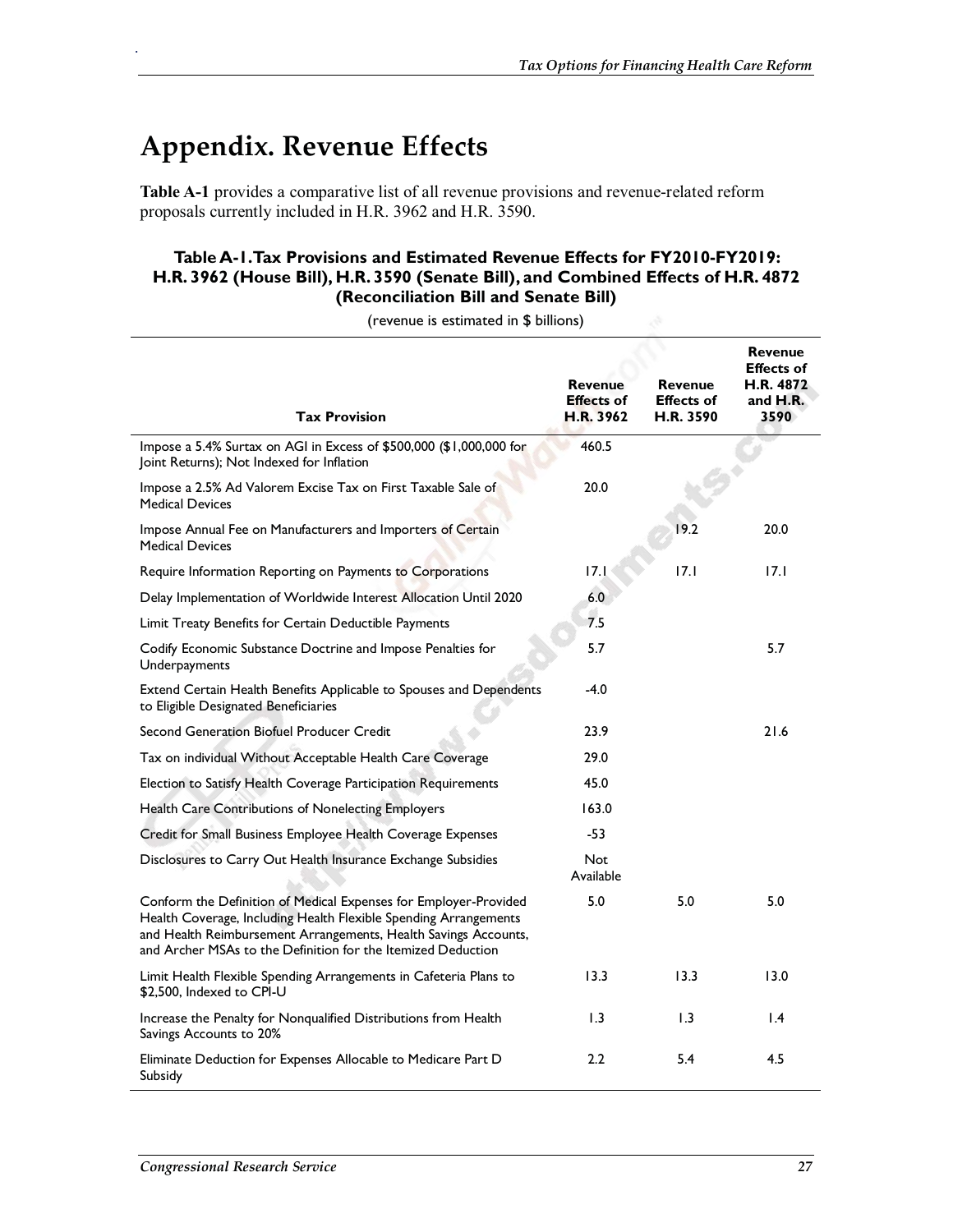| <b>Tax Provision</b>                                                                                                                                                                                                                       | <b>Revenue</b><br><b>Effects of</b><br>H.R. 3962 | <b>Revenue</b><br><b>Effects of</b><br>H.R. 3590 | <b>Revenue</b><br><b>Effects of</b><br>H.R. 4872<br>and H.R.<br>3590 |
|--------------------------------------------------------------------------------------------------------------------------------------------------------------------------------------------------------------------------------------------|--------------------------------------------------|--------------------------------------------------|----------------------------------------------------------------------|
| Exclusion from Gross Income for Indian Tribe Health Benefits                                                                                                                                                                               | Loss of less<br>than 50<br>million               | Loss of less<br>than 50<br>million               | Loss of less<br>than 50<br>million                                   |
| Exclusion from Gross Income of Payments Made Under Reinsurance<br>Program for Retirees                                                                                                                                                     | <b>Not</b><br>Available                          |                                                  |                                                                      |
| Disclosures to Facilitate Identification of Individuals Likely to be<br>Ineligible for Low-Income Subsidies Under the Medicare Prescription<br>Drug Program to Assist Social Security Administration's Outreach to<br>Eligible Individuals | No Effect                                        |                                                  |                                                                      |
| Impose Fee on Insured and Self-Insured Health Plans; Comparative<br><b>Effectiveness Research Trust Fund</b>                                                                                                                               | 2.0                                              |                                                  |                                                                      |
| 40% Excise Tax on Health Coverage in Excess of \$8,500/\$23,000<br>Indexed for Inflation by CPI-U Plus 1% and Increased Thresholds for<br>Over Age 55 Retirees or Certain High-Risk Professions; Levied at<br>Insurer Level                |                                                  | 148.9                                            | 32.0                                                                 |
| Employer W-2 Reporting of Value of Health Benefits                                                                                                                                                                                         |                                                  | Negligible<br>Effect                             | Negligible<br>Effect                                                 |
| Additional Requirements for Section 501(c)(3) hospitals                                                                                                                                                                                    |                                                  | Negligible<br>Effect                             | Negligible<br><b>Effect</b>                                          |
| Impose Annual Fee on Manufacturers and Importers of Branded Drugs                                                                                                                                                                          |                                                  | 22.2                                             | 27.0                                                                 |
| Impose Annual Fee on Health Insurance Providers                                                                                                                                                                                            |                                                  | 59.6                                             | 60.1                                                                 |
| Study and Report of Effect on Veterans Health Care                                                                                                                                                                                         |                                                  | No Effect                                        | No Effect                                                            |
| Raise 7.5% AGI Floor on Medical Expenses Deduction to 10%; AGI<br>Floor for Individuals Age 65 and Older (and their spouses) Remains at<br>7.5% (sunset 12/31/16)                                                                          |                                                  | 15.2                                             | 15.2                                                                 |
| \$500,000 Deduction Limitation on Taxable Year Remuneration to<br>Officers, Employees, directors, and Service Providers of Covered<br>Health Insurance Providers                                                                           |                                                  | 0.6                                              | 0.6                                                                  |
| Simple Cafeteria Plan Nondiscrimination Safe Harbor for Certain<br>Small Employers                                                                                                                                                         |                                                  | Negligible<br>Effect                             |                                                                      |
| Qualifying Therapeutic Discovery Project Credit (Sunset 12/31/10)                                                                                                                                                                          |                                                  | $-0.9$                                           | -0.9                                                                 |
| Offering of Exchange-Participating Health Benefit Plans Through<br>Cafeteria Plans                                                                                                                                                         | Not<br>Available                                 |                                                  |                                                                      |
| CLASS Program Treated in Same Manner as Long-Term Care<br>Insurance                                                                                                                                                                        | Not<br>Available                                 |                                                  |                                                                      |
| Certain Large or Publicly Traded Persons Made Subject to a More<br>Likely Than not Standard for Avoiding Tax Penalties on<br>Underpayments                                                                                                 | Not<br>Available                                 |                                                  |                                                                      |
| Additional Medicare hospital insurance taxes on wages or income in<br>excess of \$200,000 (\$250,000) joint                                                                                                                                |                                                  | 86.8                                             | 210.2                                                                |
| Modification of section 833 treatment of certain health organizations<br>(Blue Cross provision)                                                                                                                                            |                                                  | 0.4                                              | 0.4                                                                  |
| 10% excise tax on indoor tanning facilities                                                                                                                                                                                                |                                                  | 2.7                                              | 2.7                                                                  |